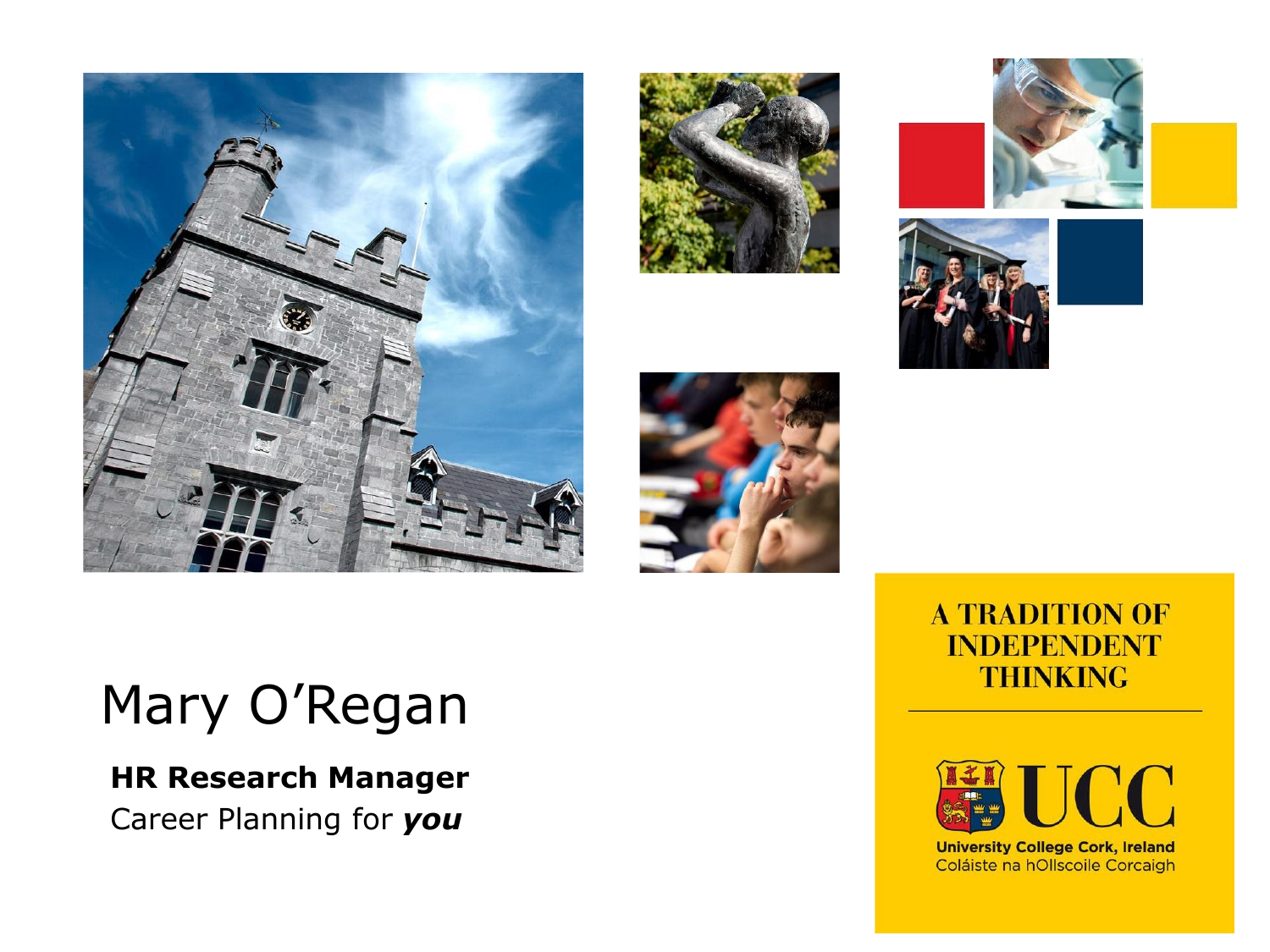### What I will cover today

- Career Planning for **You!**
- Managing Conflict and Difficult Conversations with your team



Coláiste na hOllscoile Corcaigh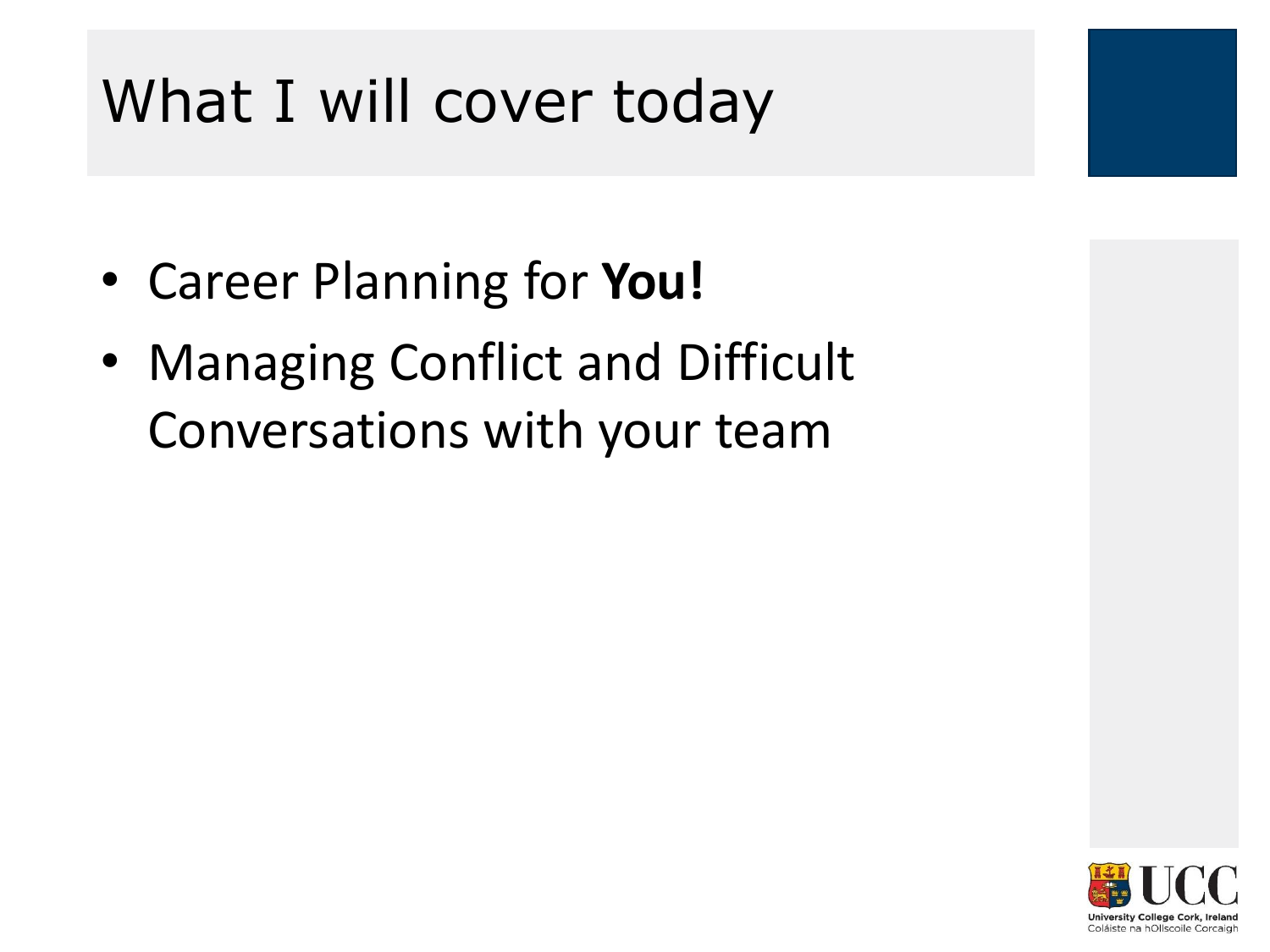### Nature of Research Careers

- The evidence points to the uncertain nature of careers in research.
- It points to the reality that researchers need to continually adapt and upskill.
- This upskilling not only refers to research acumen but also other competencies such as project management, problem solving, data analytics etc.

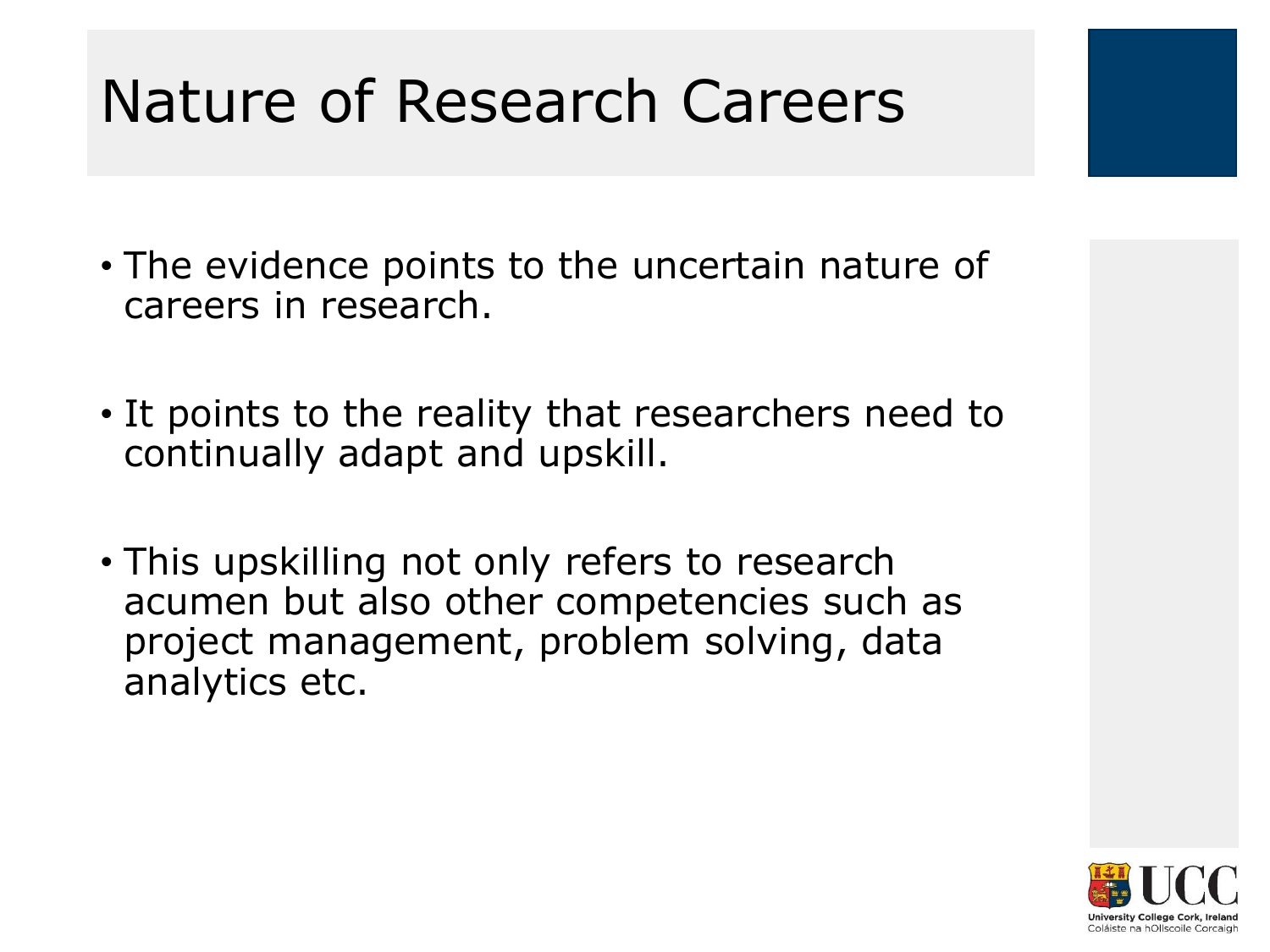### Planning **your** Career

• It's important that you see your career as something **you** plan.

• UCC will support certain aspects of your career development, such as learning new skills, acquiring relevant knowledge, etc.

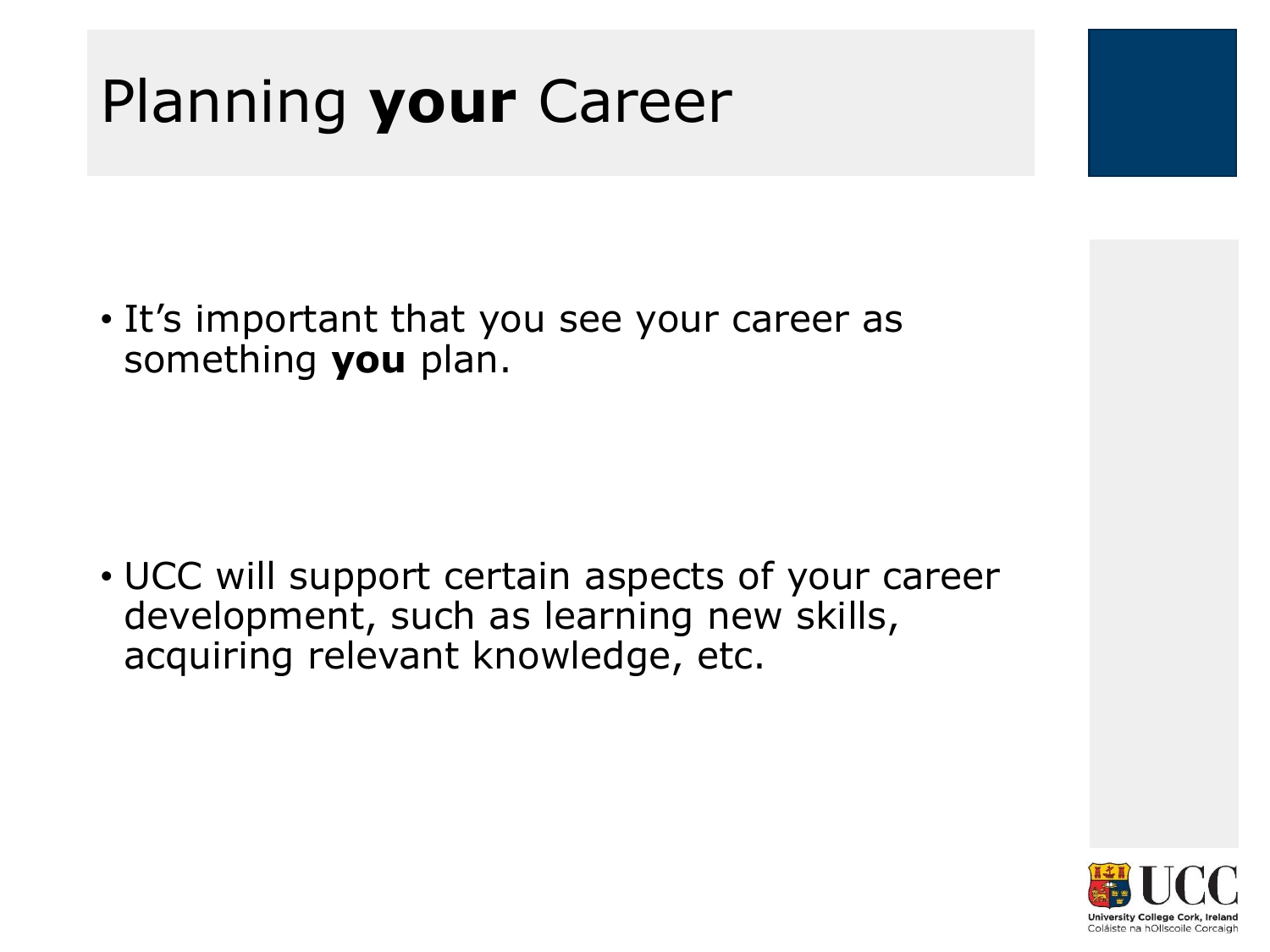### Career Management

- **Career management**, involves 'the analysis, planning and action that can be taken by an individual at any stage of their career  $-$  and ideally throughout it  $\sim$  to actively increase the chance of doing well' (Forsyth, 2002: 3).
- Even though we all seek successful careers we need to have a clear idea of what we mean by success and how to achieve it.
- We all wish to access career opportunities however simultaneously upskilling to meet potential priorities and challenges can be time consuming and difficult to manage.

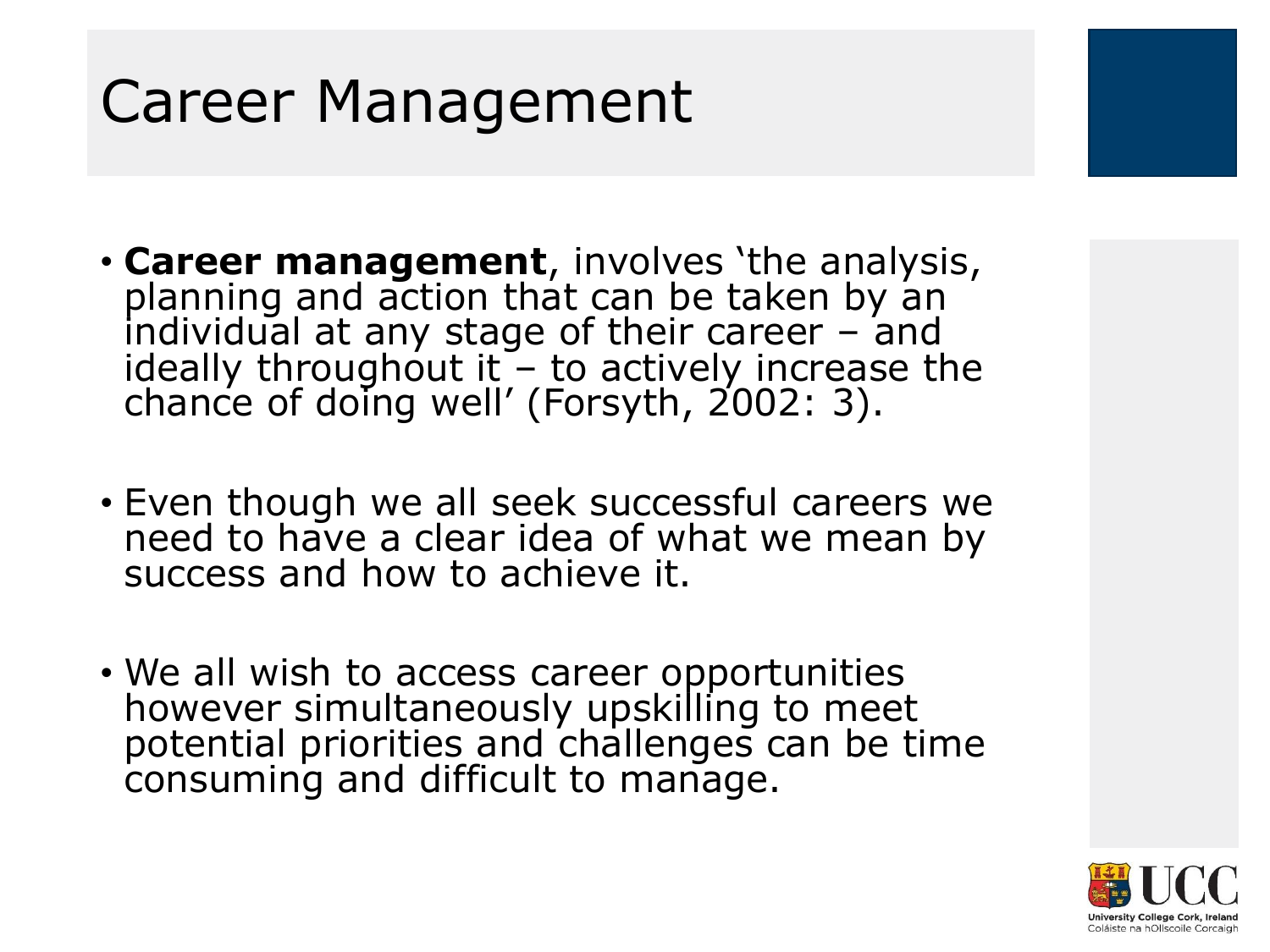### Career Planning

- **Career progression** is usually described in terms of what people are required to know and be able to do to perform a sequence of tasks at increasing levels of responsibility in predesignated essential requirements.
- This tends to situate career management and career development together.

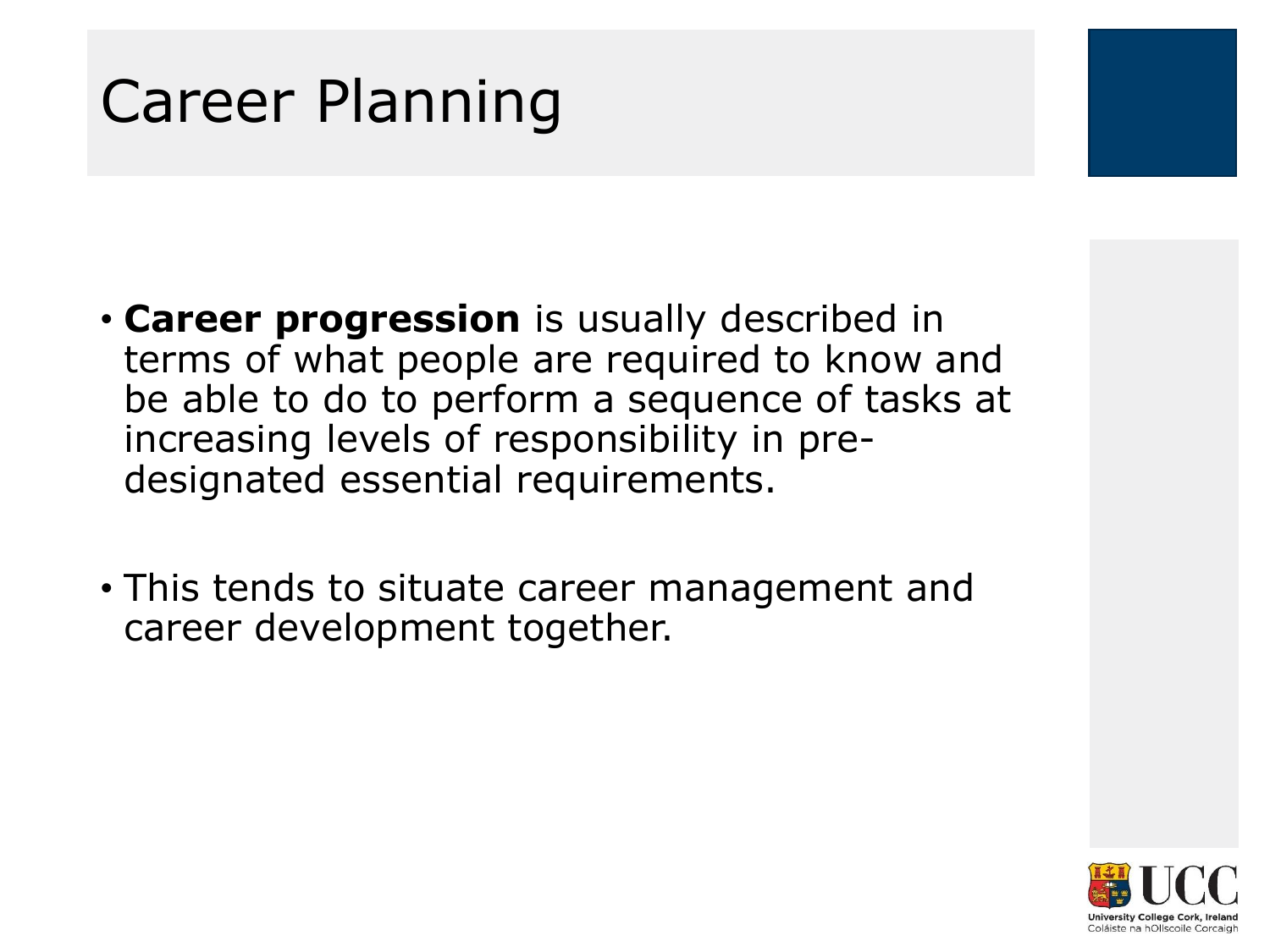### Career Development Plan

- **1. Set goals** and create a plan to achieve them. People who are the most successful and satisfied in their careers have proactively determined what they want from work.
- **2. Develop a timeline**, including milestones.
- **3. Own your career path.**
- **4. Write it down**. Without a plan, you can feel rudderless and you have no benchmark against which you can measure your progress.

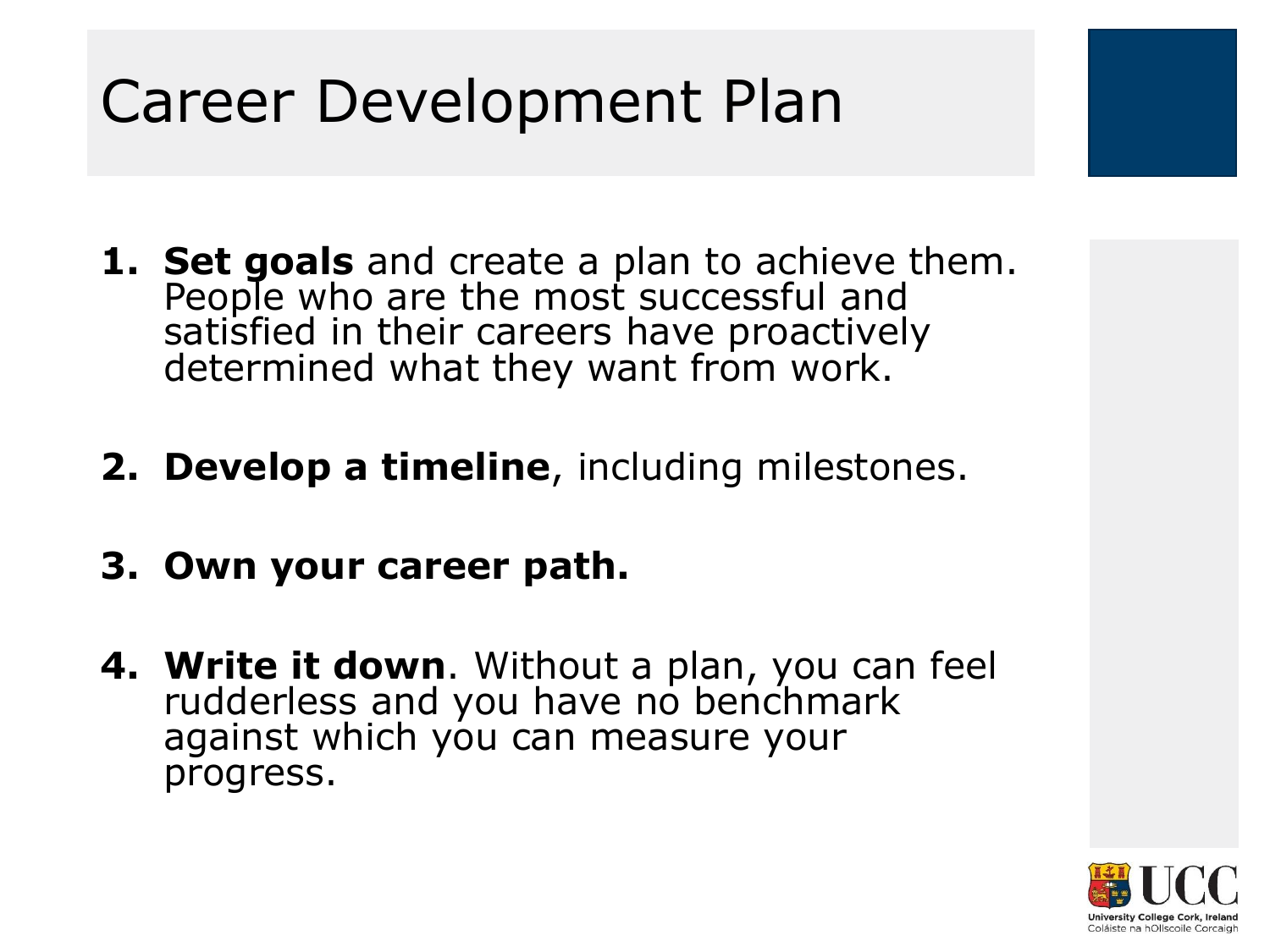### GROW



# •Goal •Reality •Options/Obstacles •Way Forward

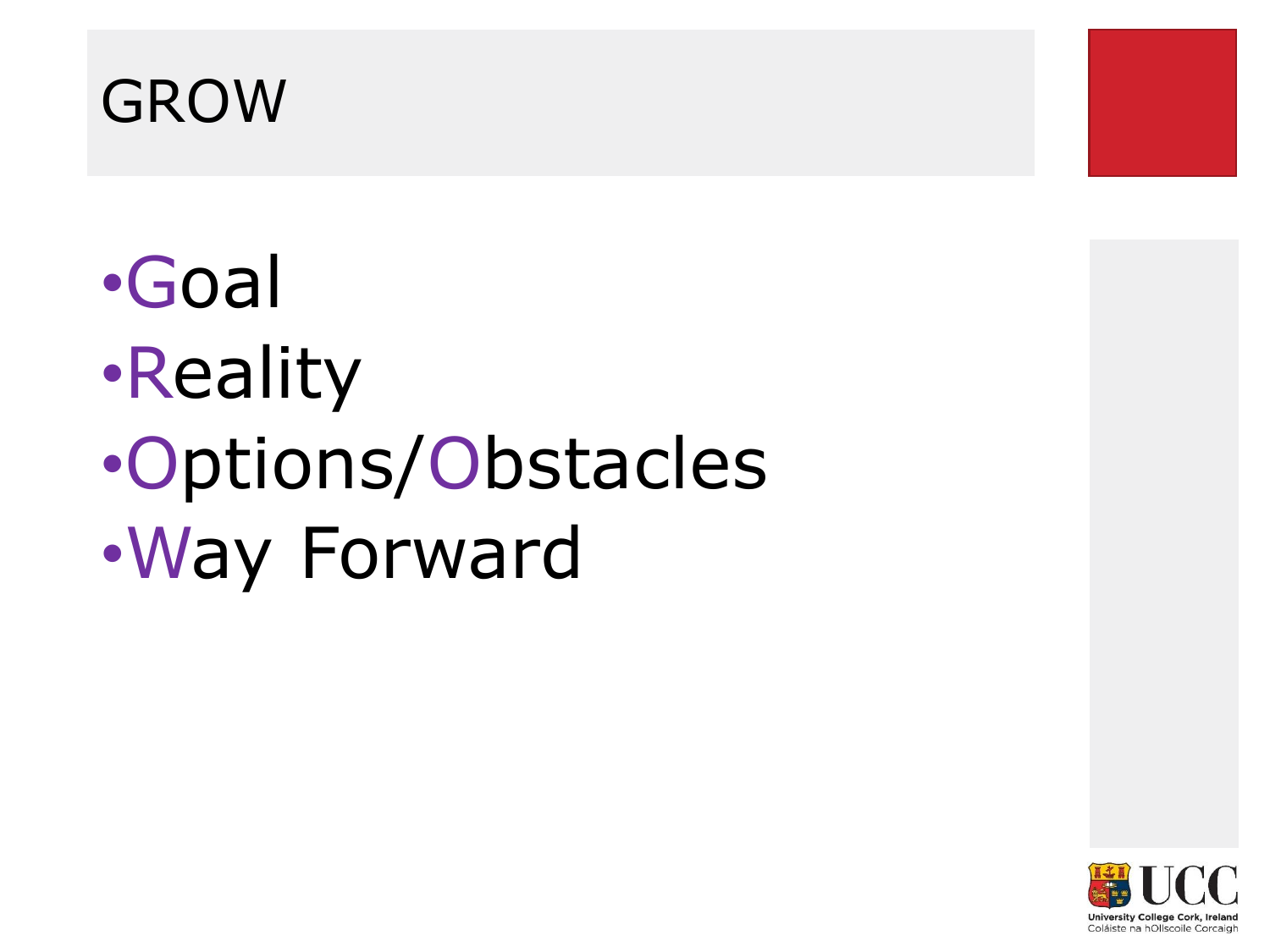### Career development planning

- Establish aims and objectives (or goals) what you want to achieve or where you want to go, in the short, medium or long-term in your career
- Assess current realities
- Identify needs for skills, knowledge or competence
- Select appropriate development activities to meet those perceived needs.

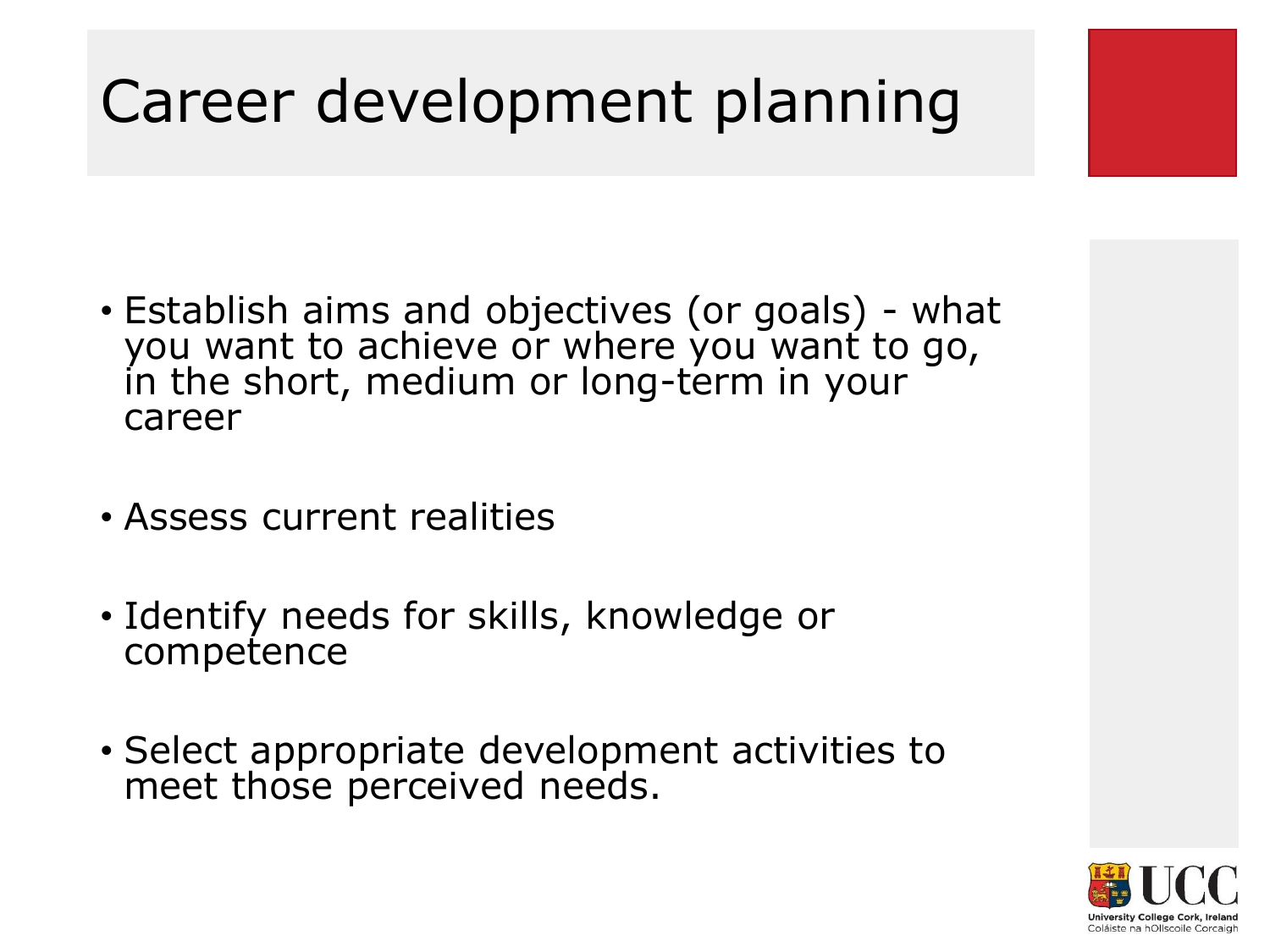### Development Plan Checklist

- 1. Establish your purpose or direction
- 2. Identify development needs
- 3. Identify learning opportunities
- 4. Formulate an action plan
- 5. Undertake the development
- 6. Record the outcomes
- 7. Evaluate and review

• [https://www.managers.org.uk/~/media/Files/Checklists/Personal-](https://www.managers.org.uk/~/media/Files/Checklists/Personal-Development-Plan-Example-Guide.pdf)Development-Plan-Example-Guide.pdf

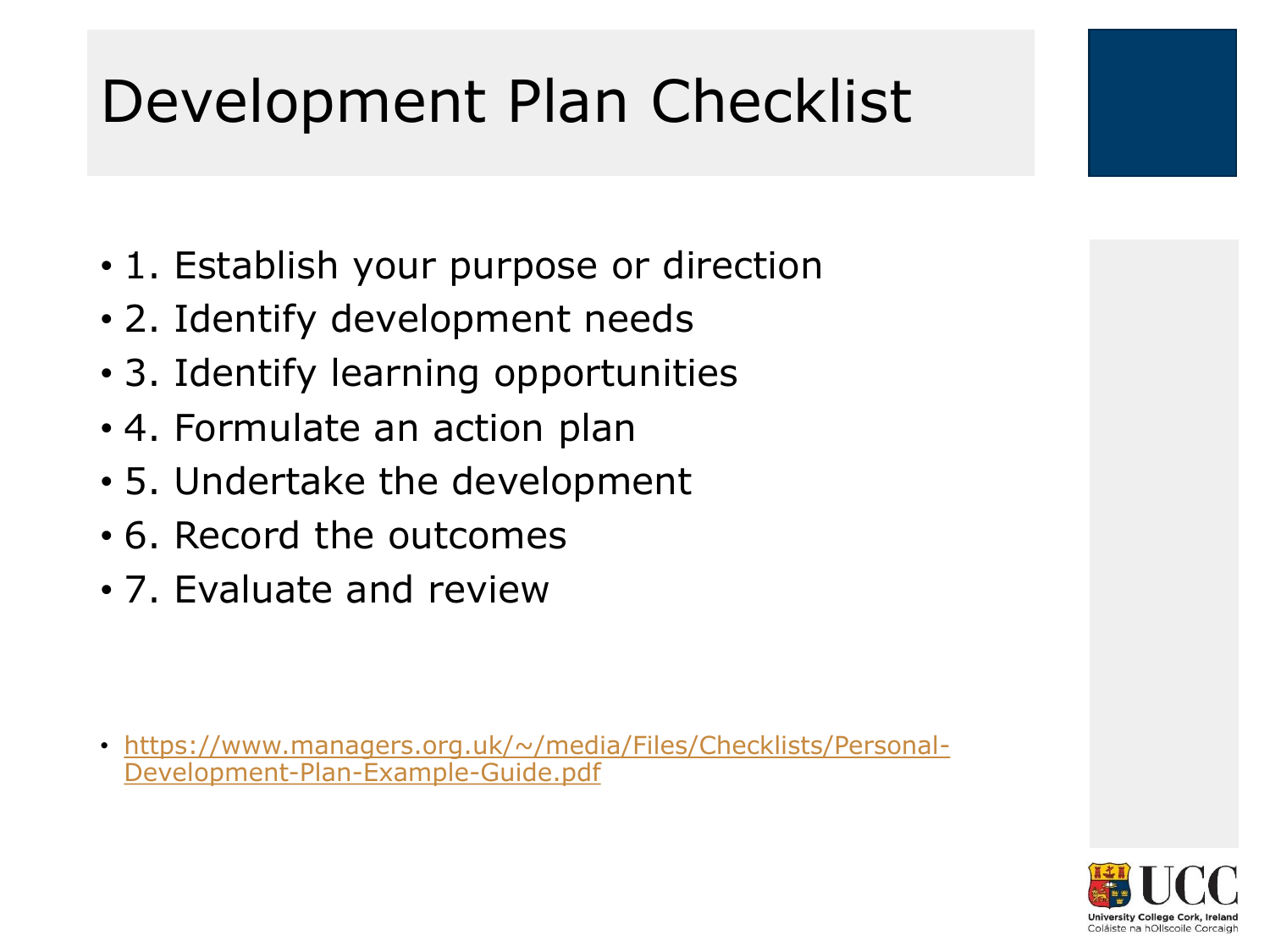### **Knowledge and intellectual abilities:**

- Using subject knowledge in research
- Research methods: theoretical knowledge and practical application
- Using information seeking and information literacy and management skills in research
- Using languages and academic literacy and numeracy in research



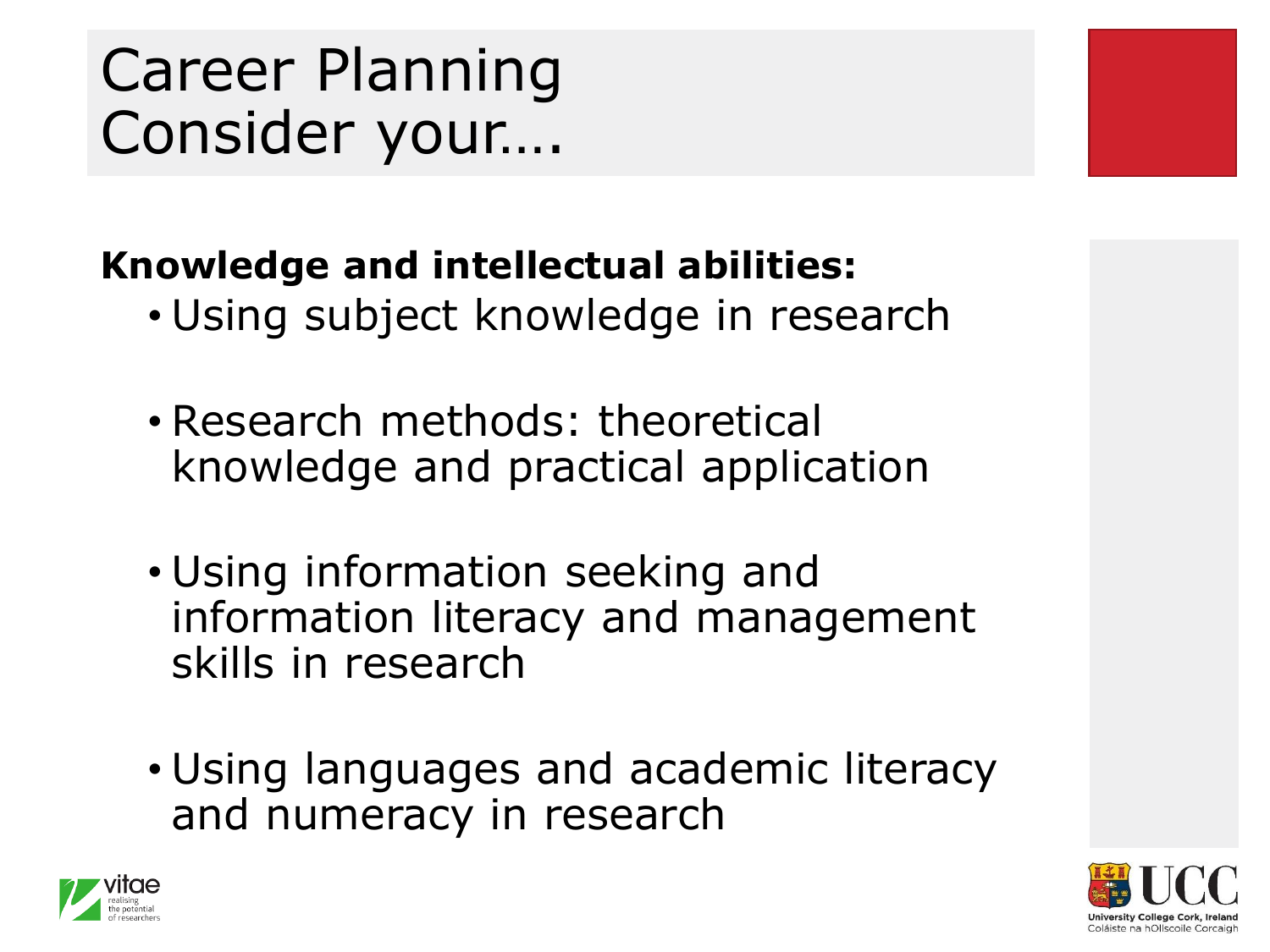### **Cognitive abilities**

- Using analysis and synthesis in research
- Using critical thinking and evaluation in research
- Using problem solving in research



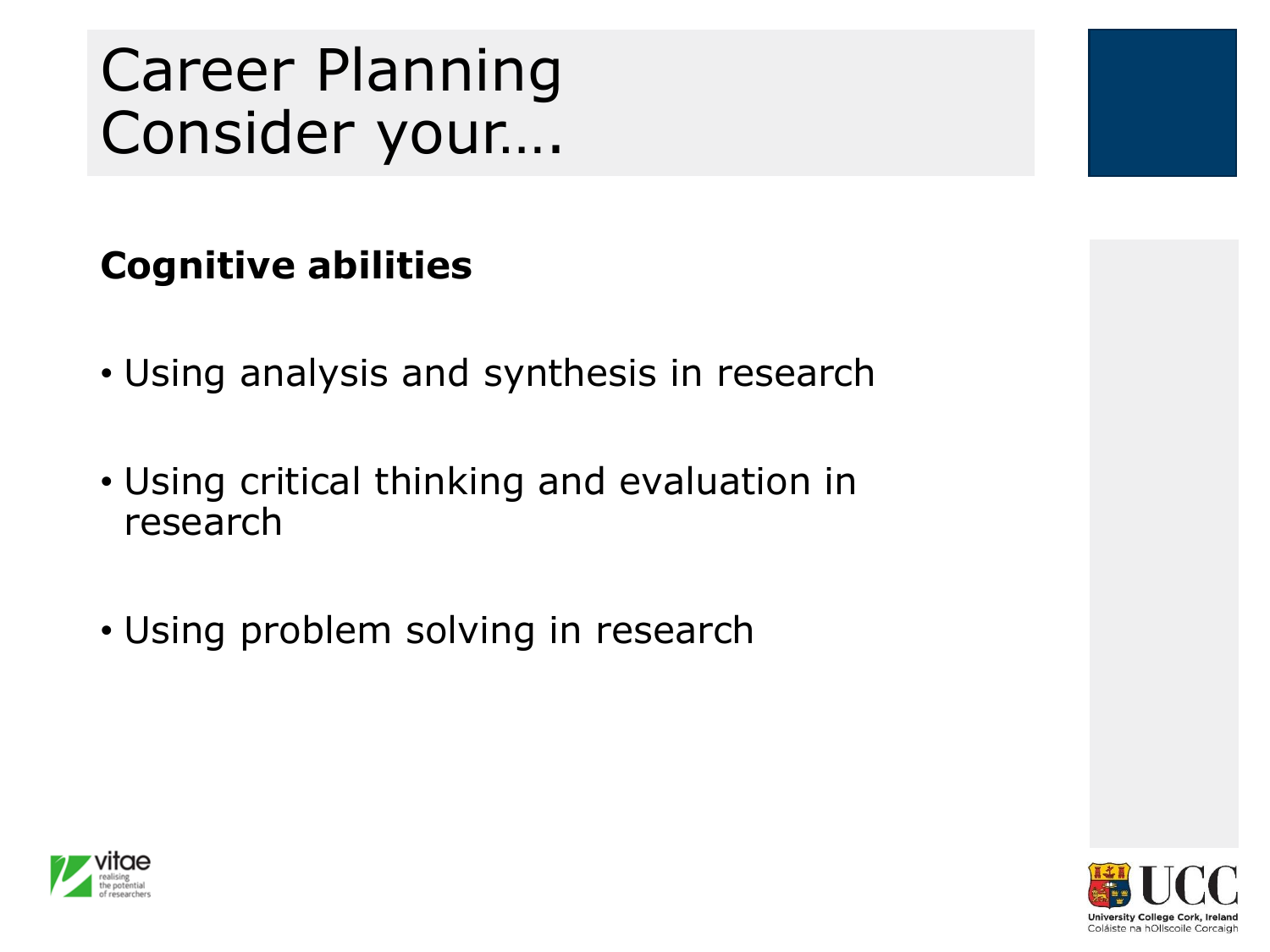### **Creativity**

- Using an inquiring mind and intellectual insight to meet the challenges of research
- Using innovation in research
- Argument construction and intellectual risk in research



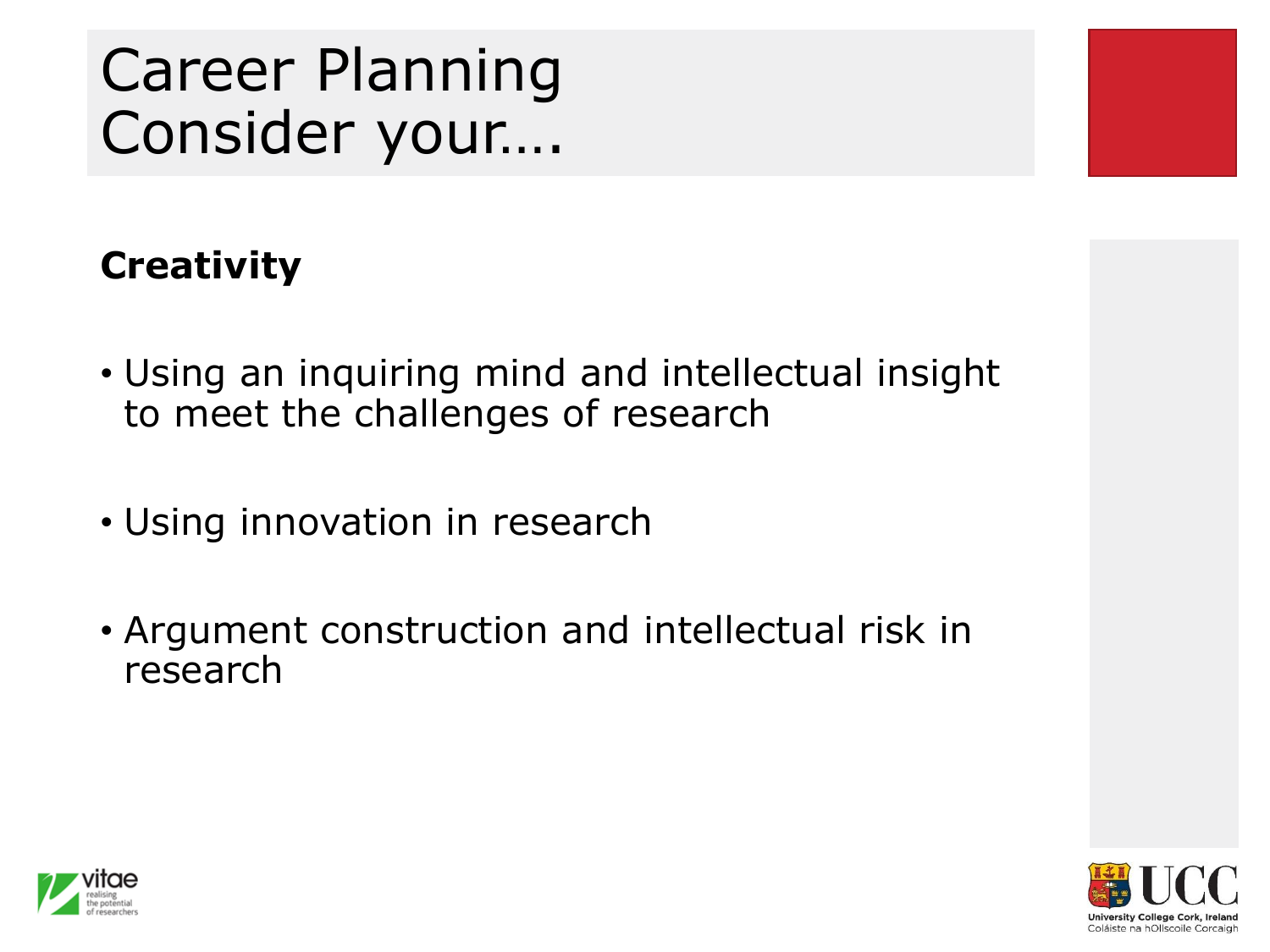#### **Personal effectiveness**

- The need for enthusiasm and perseverance as a researcher
- Integrity for good practice in research
- The importance of self-confidence in research
- Self-reflection



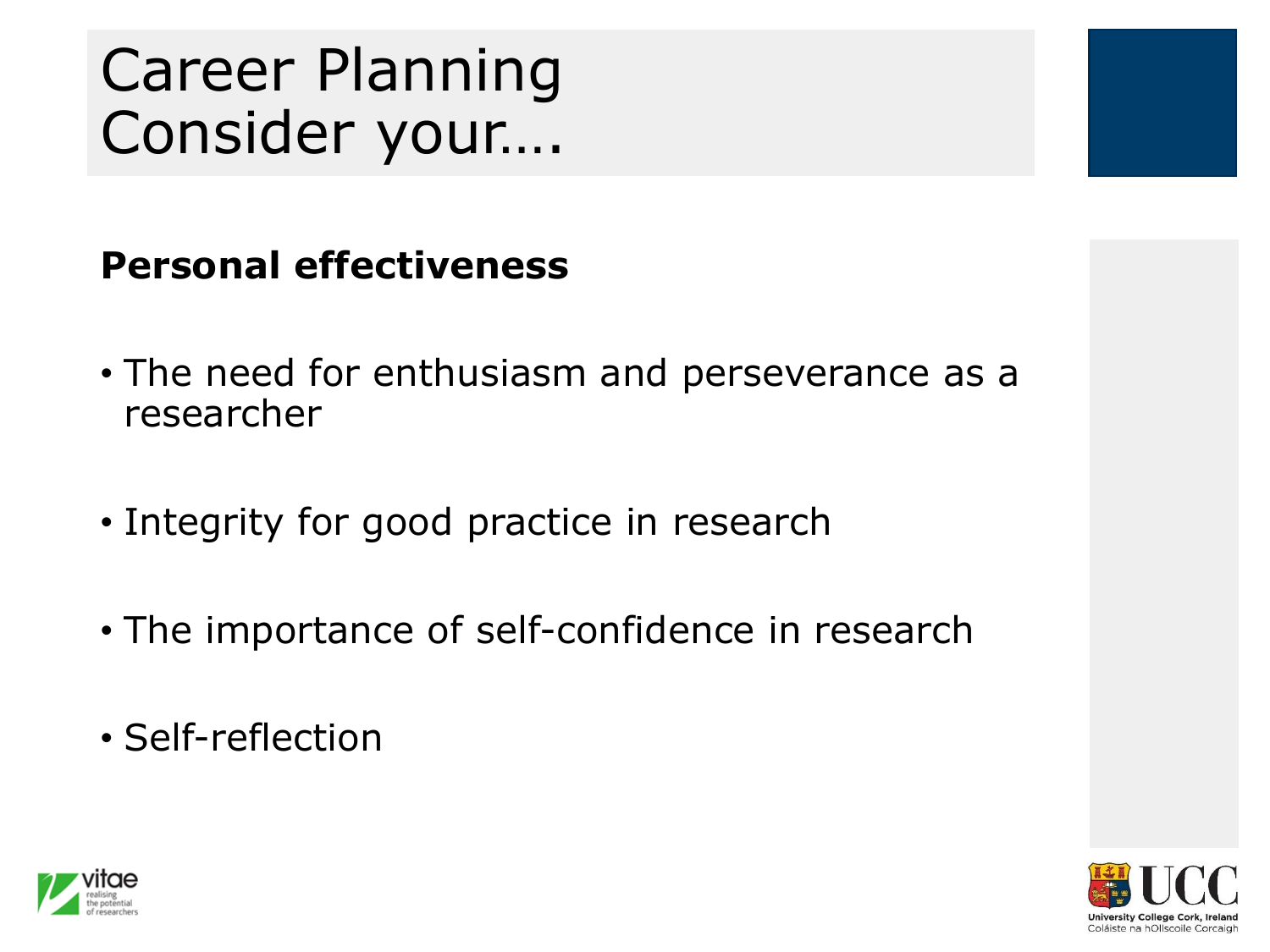### Career Planning Develop….

#### **Self-management**

- Preparation and prioritisation in research
- Commitment to research
- The importance of time management
- Responsiveness to change
- Managing work-life balance



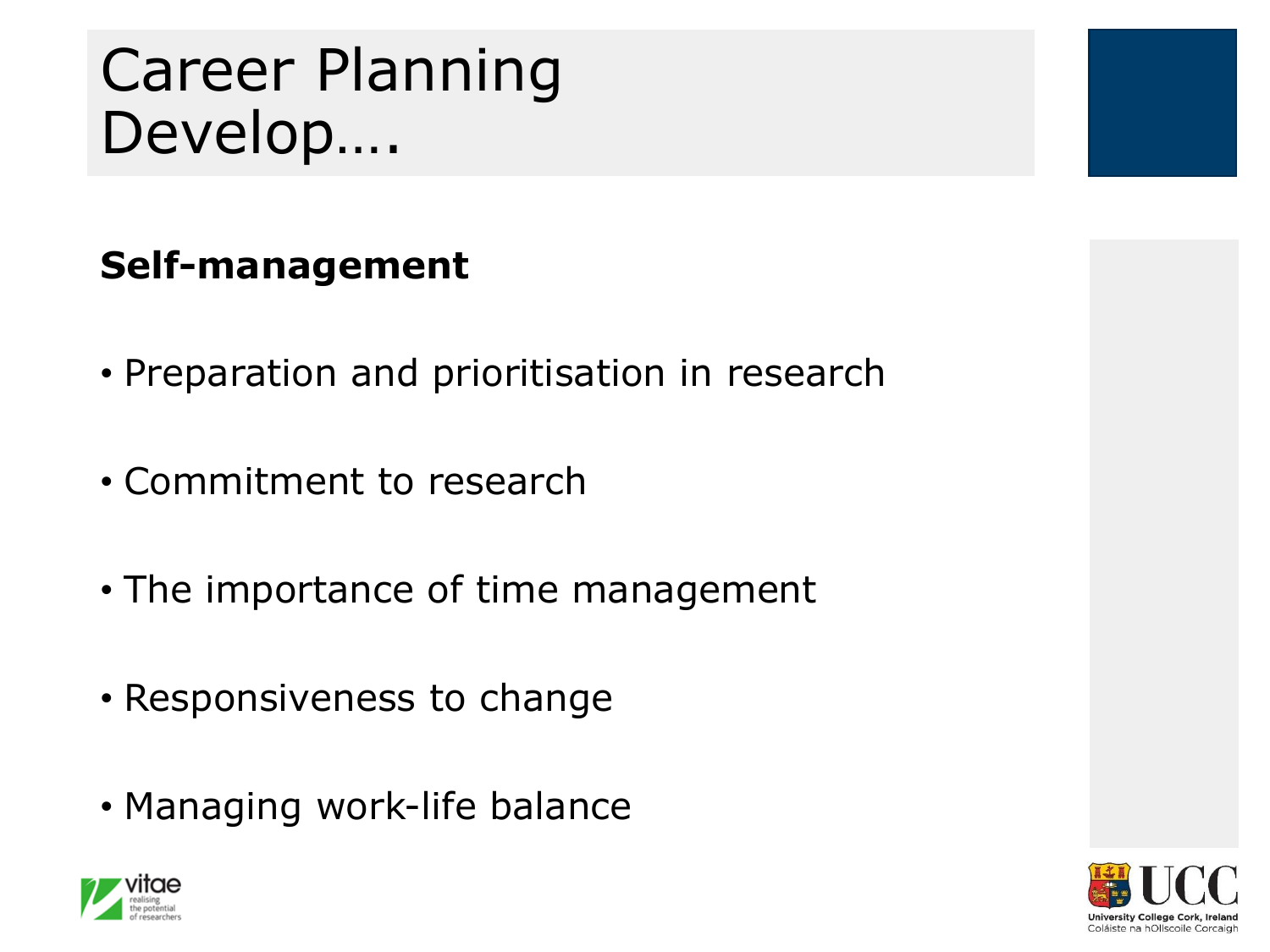### Career Planning Develop….

#### **Professional and career development**

- Managing your career and continuing professional development (CPD)
- Taking advantage of opportunities available to researchers in UCC
- The value of networking (external and internal groups)
- Reputation and esteem



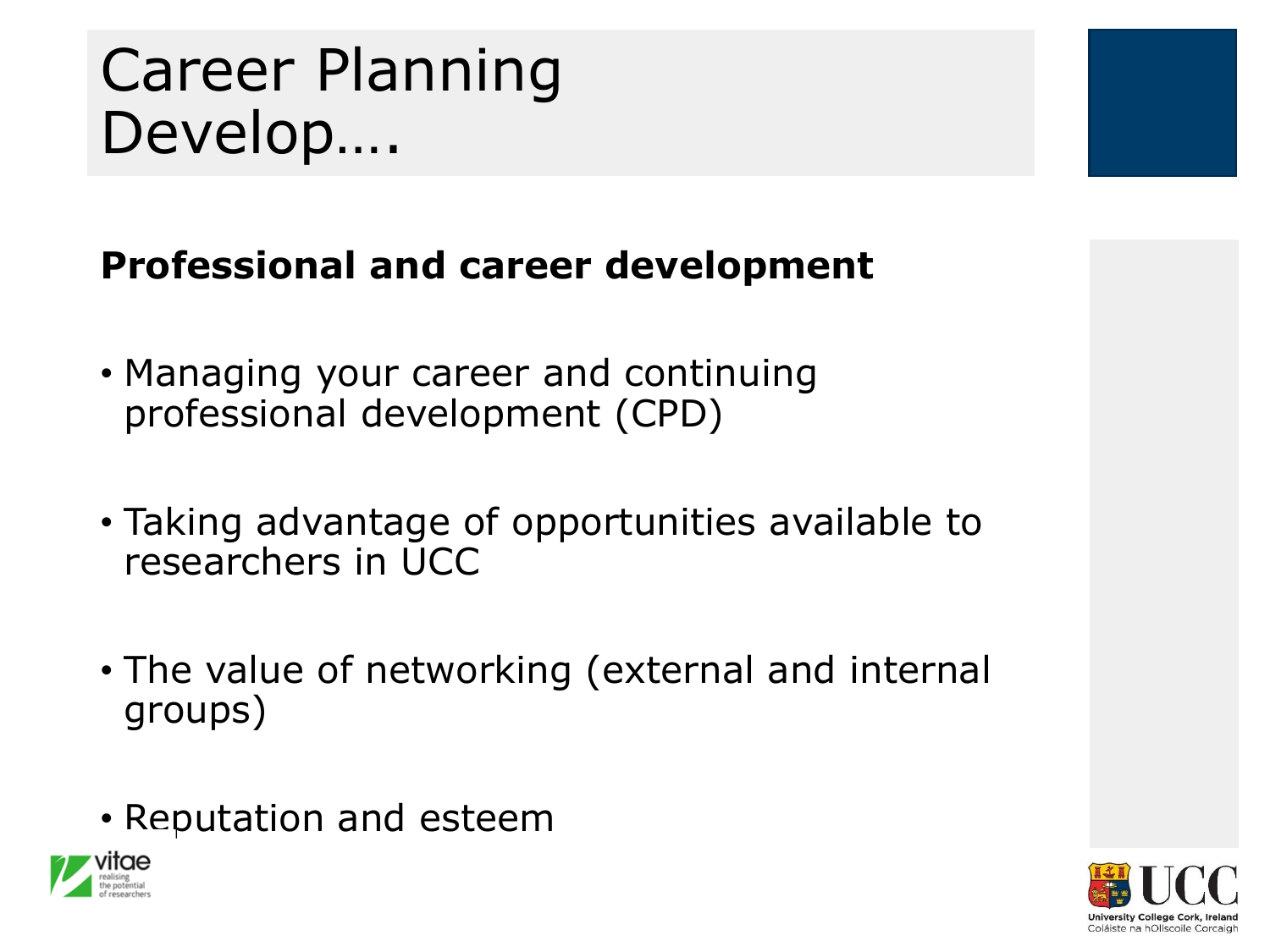### Career Planning Develop….



- Health and safety, legal requirements, IPR and copyright for researchers
- Ethics, principles and sustainability in the context of research
- The need for respect and confidentiality in research
- Criteria for attribution and co-authorship in research
- Appropriate practice in research



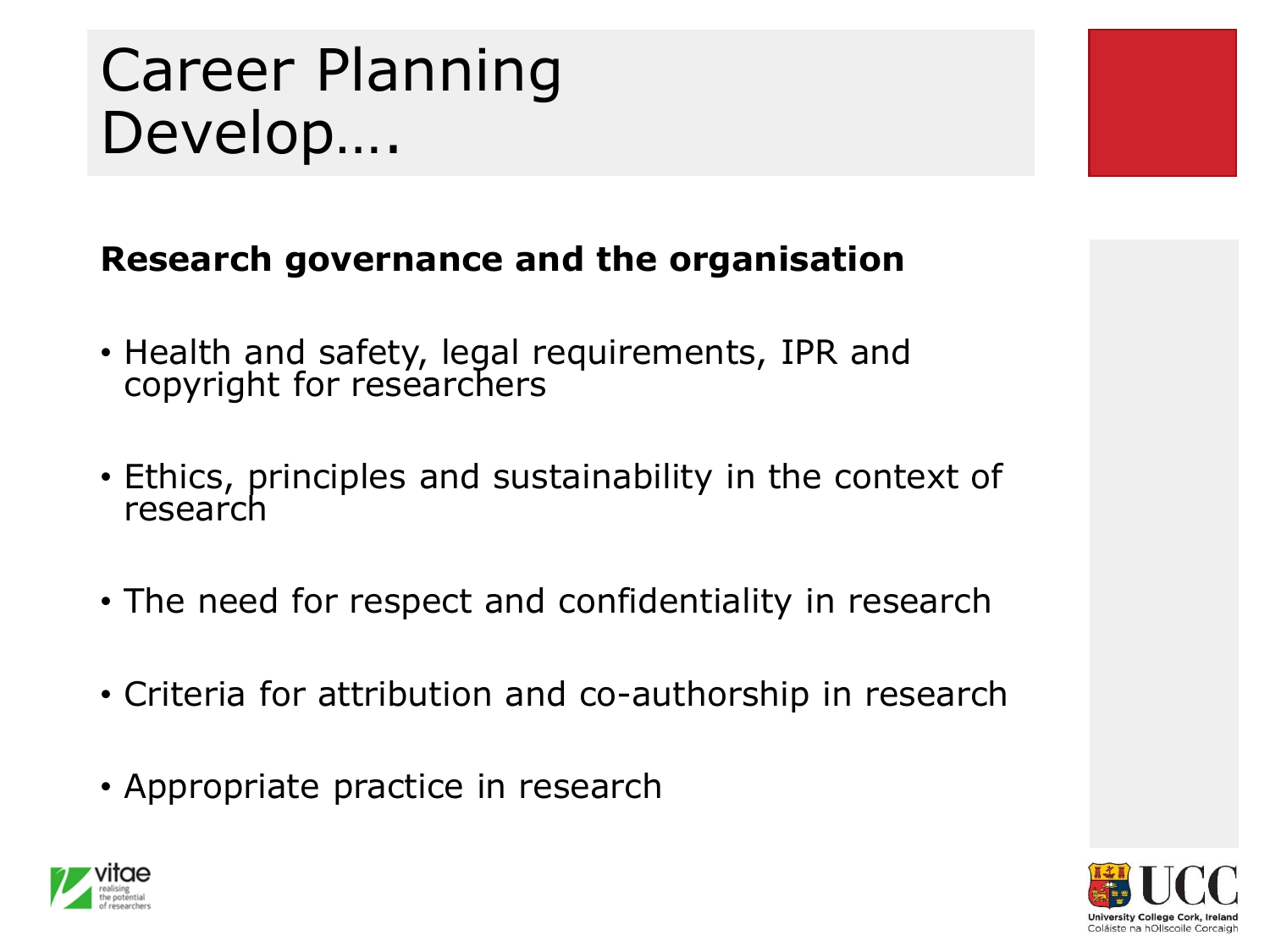### Career Planning Understand

#### **Research management**

- Research strategy
- Project planning and delivery for research
- Risk management in research
- Finance, funding and resources
- Income and funding generation, financial management and infrastructure and resources for research



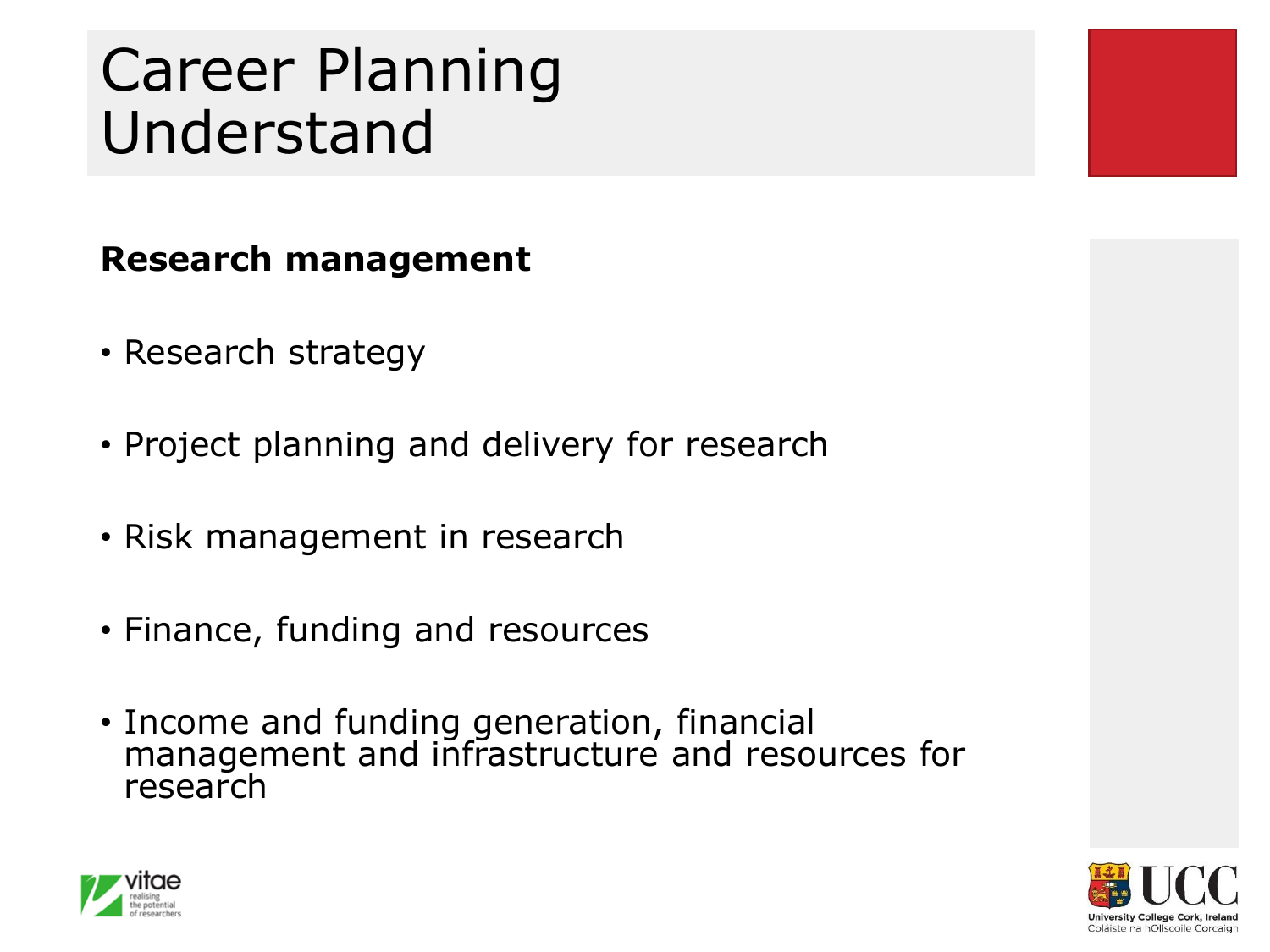### Career Planning Understand

#### **Engagement, influence and impact**

- Collegiality, mentoring, influence, leadership and collaboration in research
- Team working for success as a researcher
- Managing people to achieve research aims
- Supervision in research
- Equality and diversity in the research environment



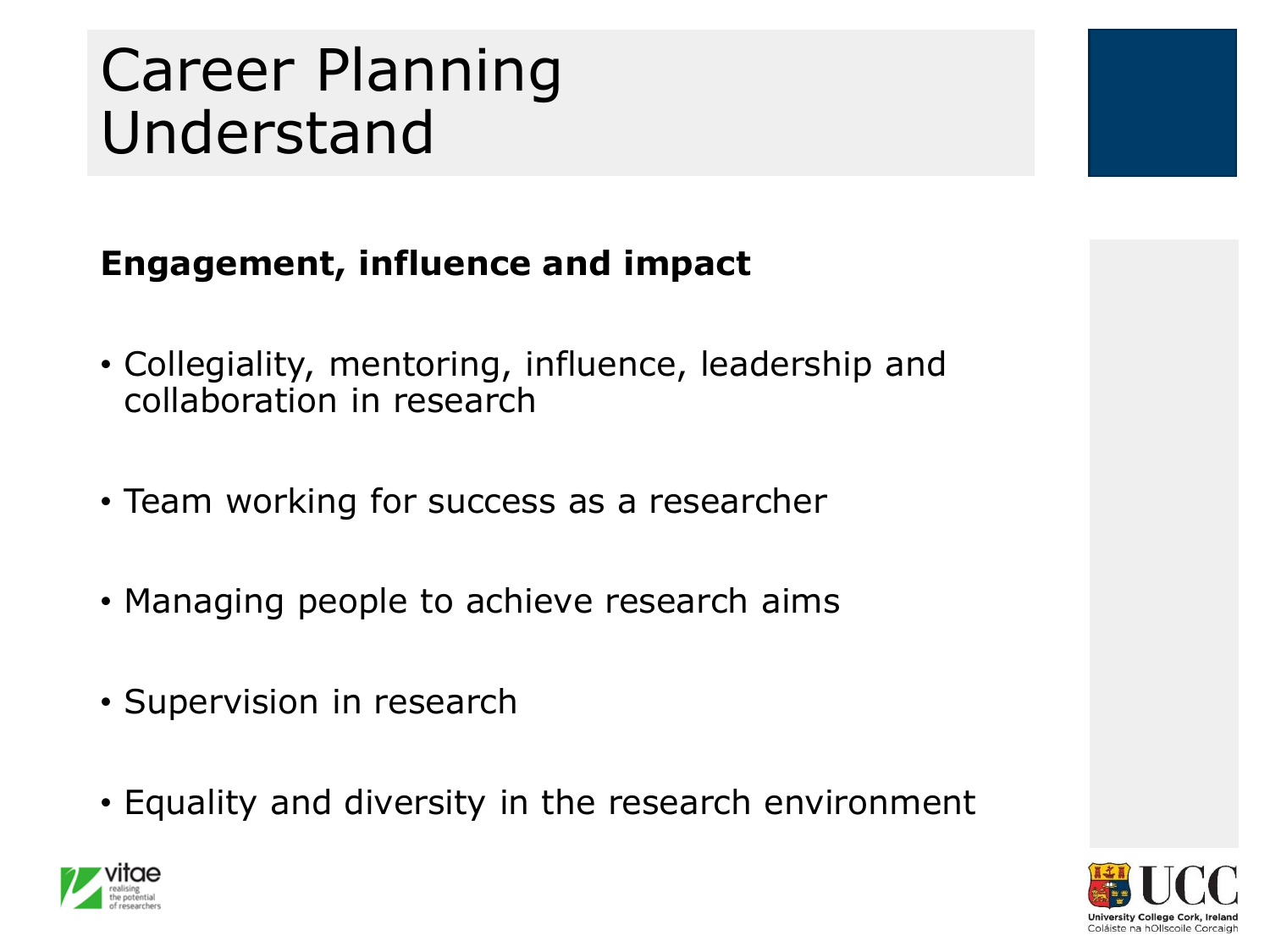### Career Planning Understand

#### **Communication and dissemination**

- Communication methods and media for researchers
- Publish your research (of course ☺!)



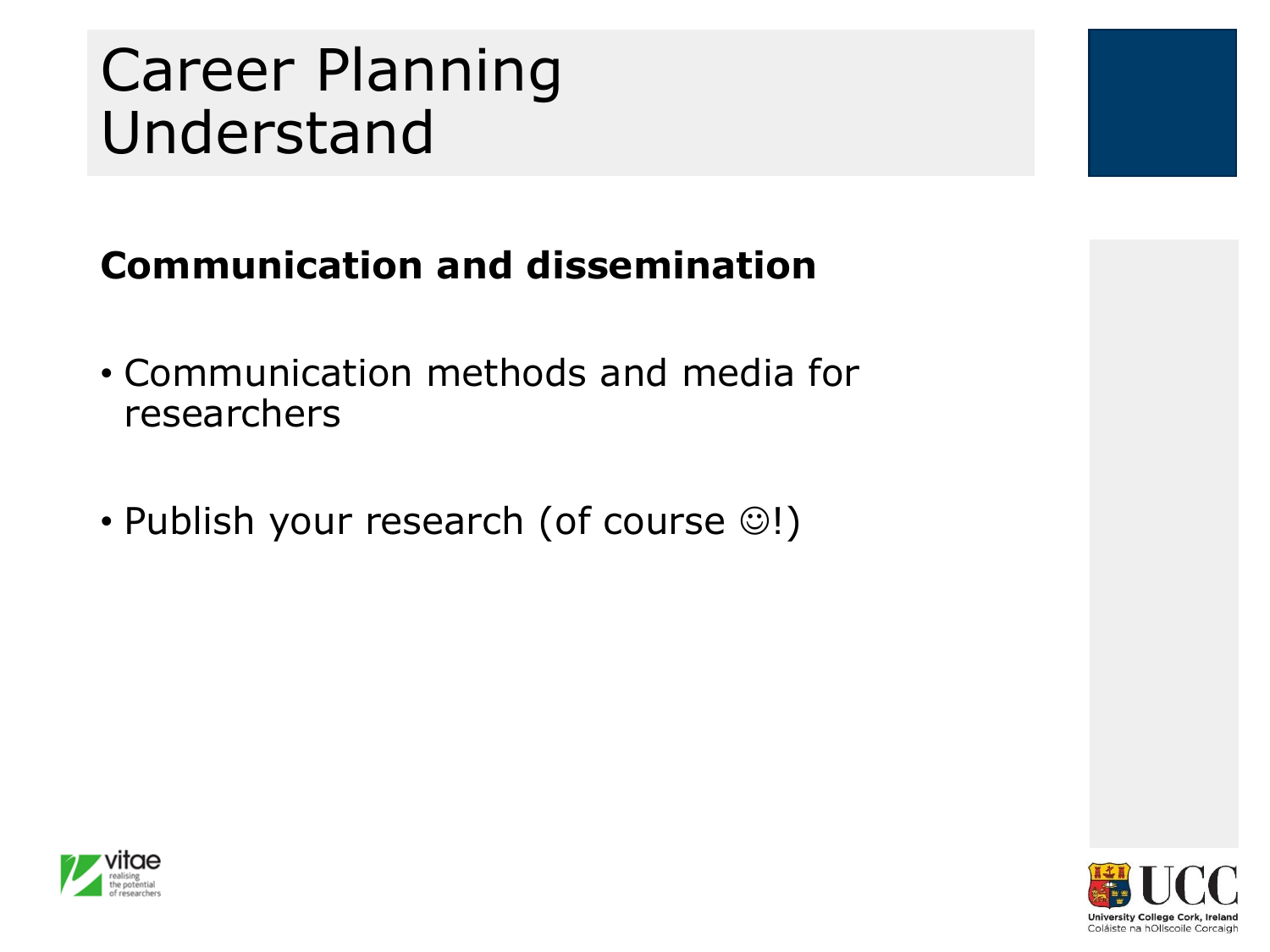Your plan for your own development might include some or any of the following:

• **Opportunity awareness:** gain a wider knowledge of the academic/research sector to identify, create, investigate and seize areas for personal and professional development. Identify possible sources of information and support within your institution

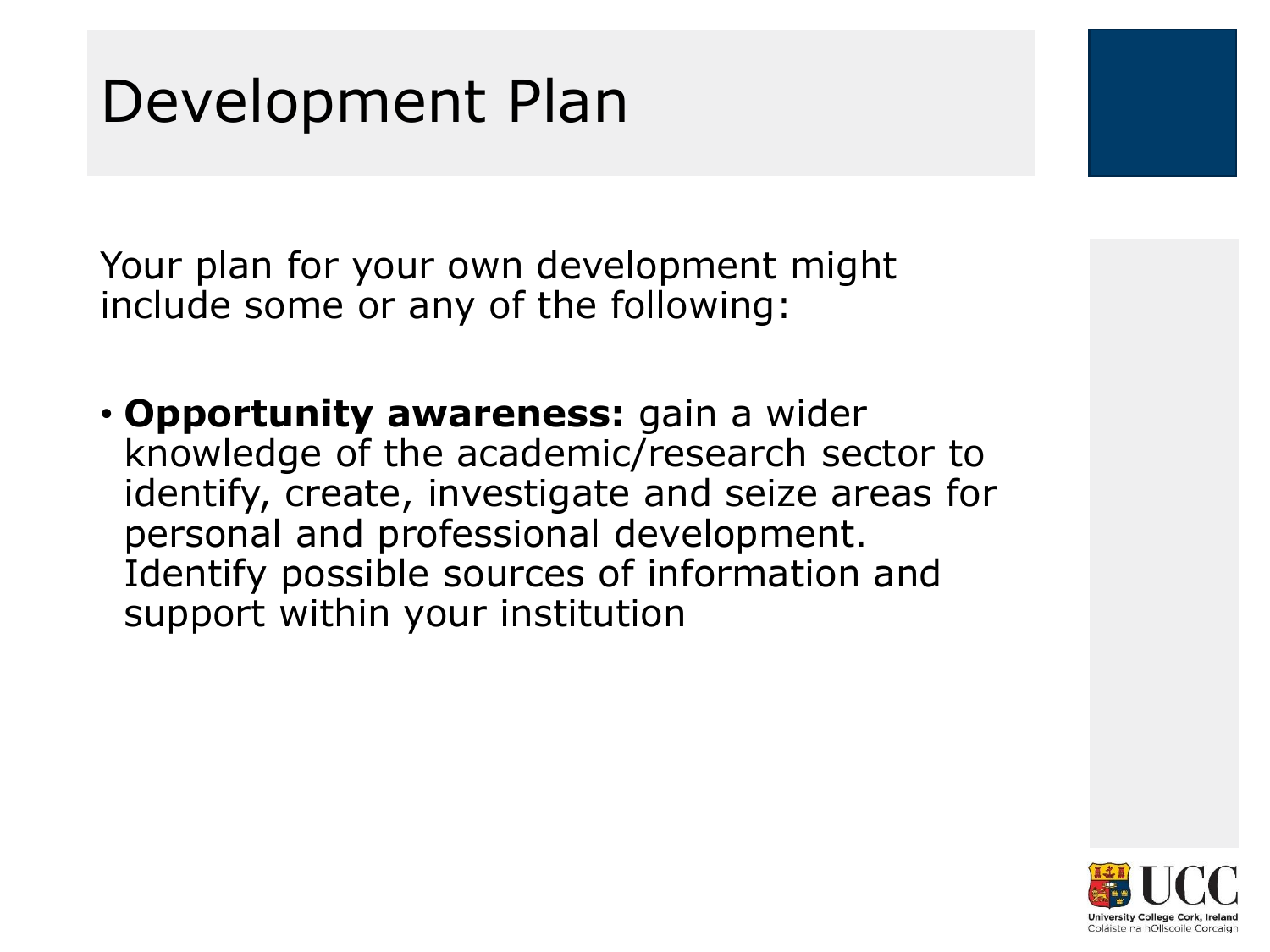• **Decision making:** understand your personal priorities and constraints (internal and external), so that each developmental opportunity and career step can be made following an informed decision. You need to be able to match these to your core skills, knowledge, values and motives, etc.

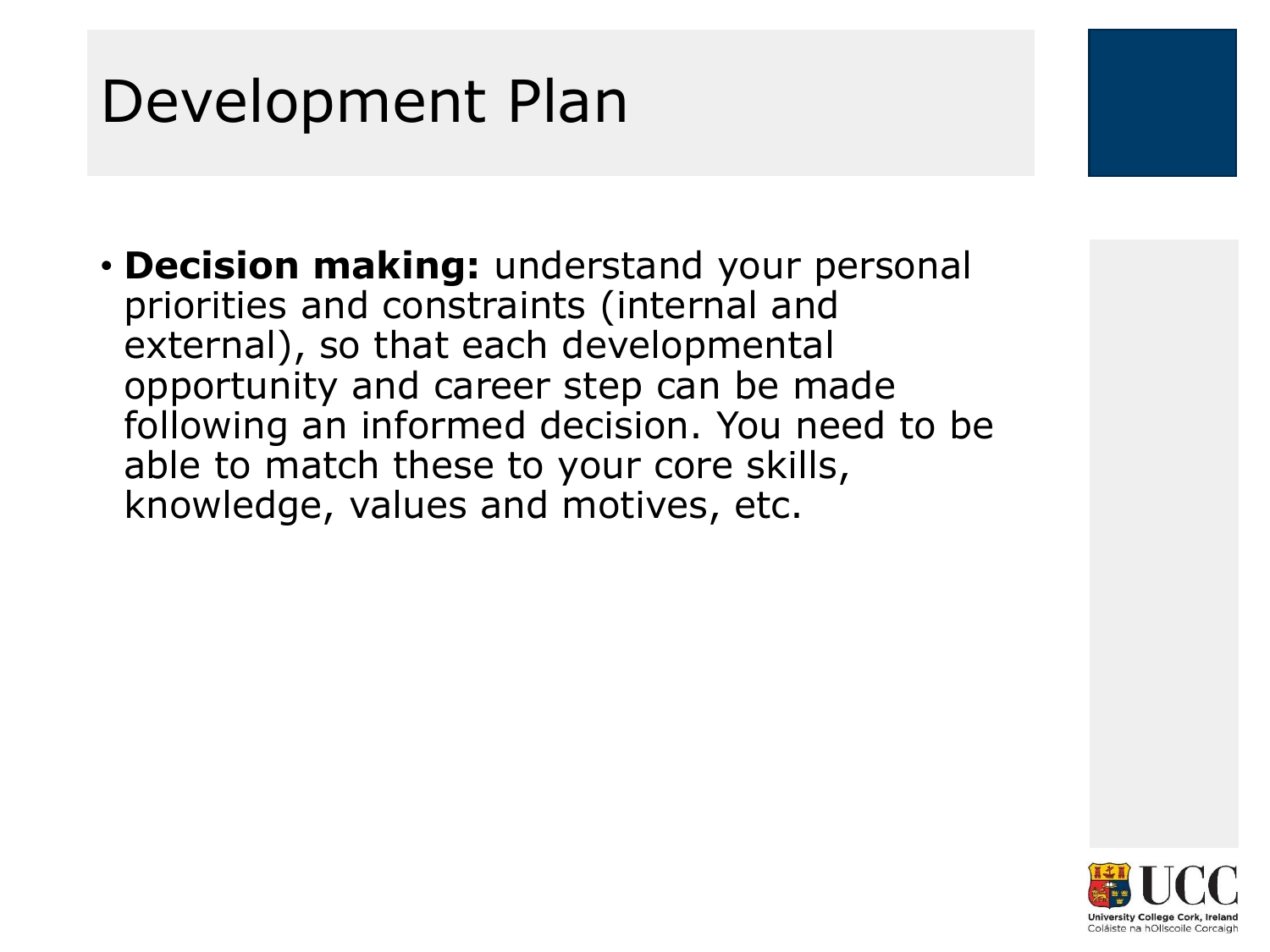- **Networking:** develop networks of contacts. You should be able to define, develop and maintain a support network for advice and information
- **Self presentation and promotion**: define and promote your own agenda. Promote your own strengths in a convincing way

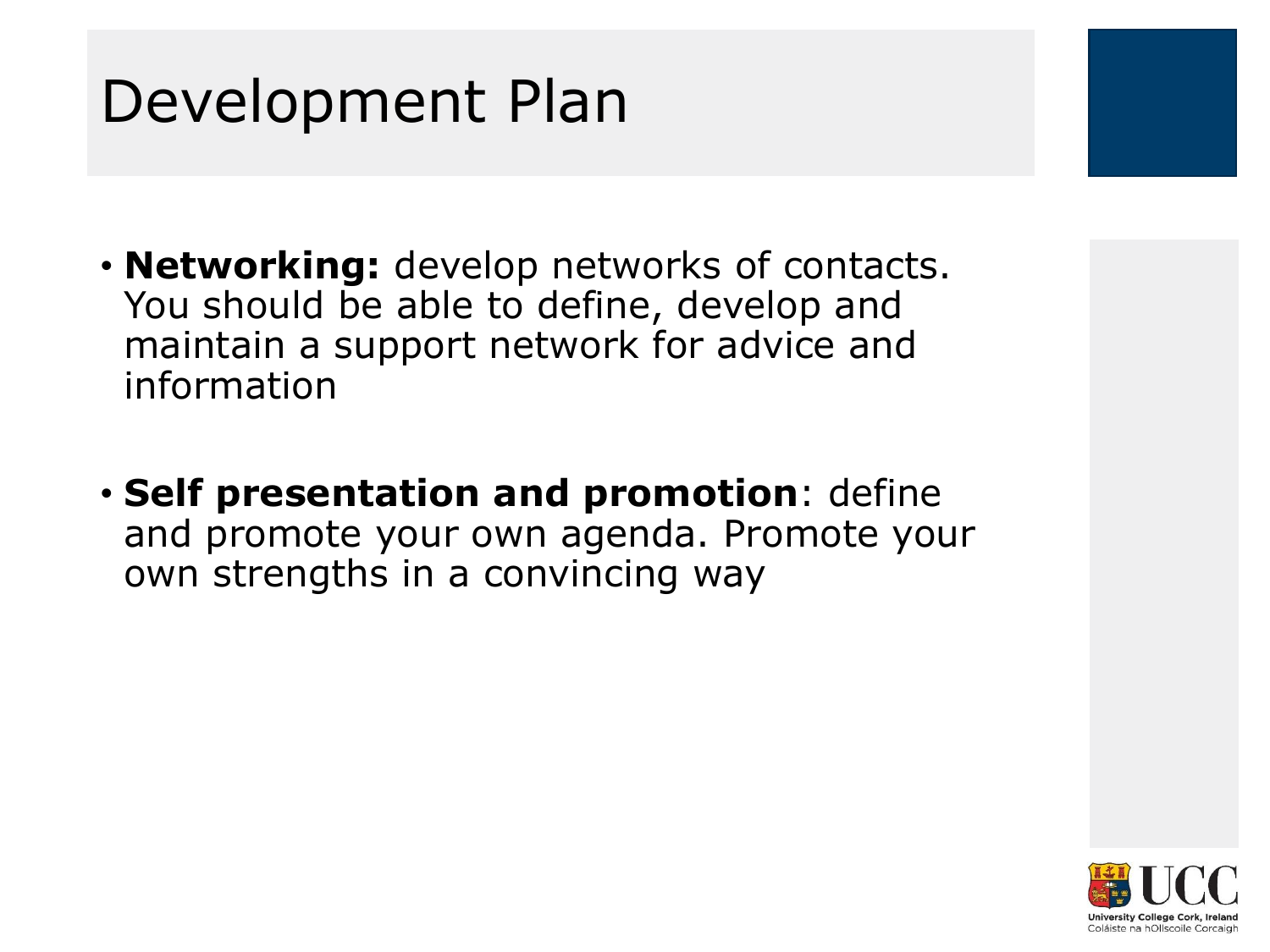• **Goal setting and action planning**:

move your career forward in a structured way through planning and implementing an effective course of action, organising time effectively and preparing contingency plans. You should be able to monitor and evaluate progress against specific objectives.

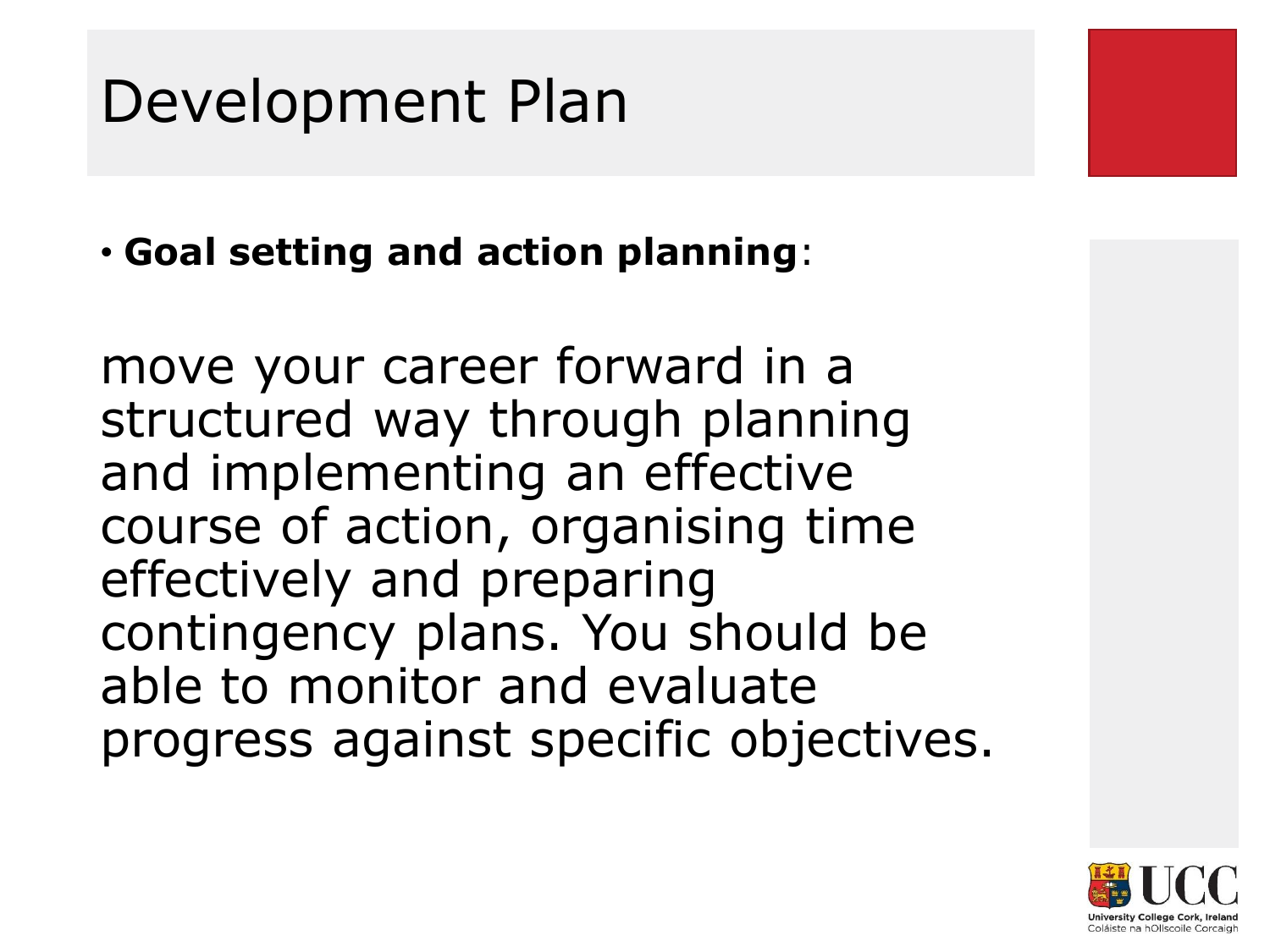Think about your career aspirations:

a) Are your aspirations realistic?

b) How important are the different features of your ideal career?

c) What things could you compromise on and what do you feel more strongly about? (location, salary etc)

d) How do these translate into aims that you can address in your career planning?

e) What support or factors in your current job do you have control over in order to make these things happen?

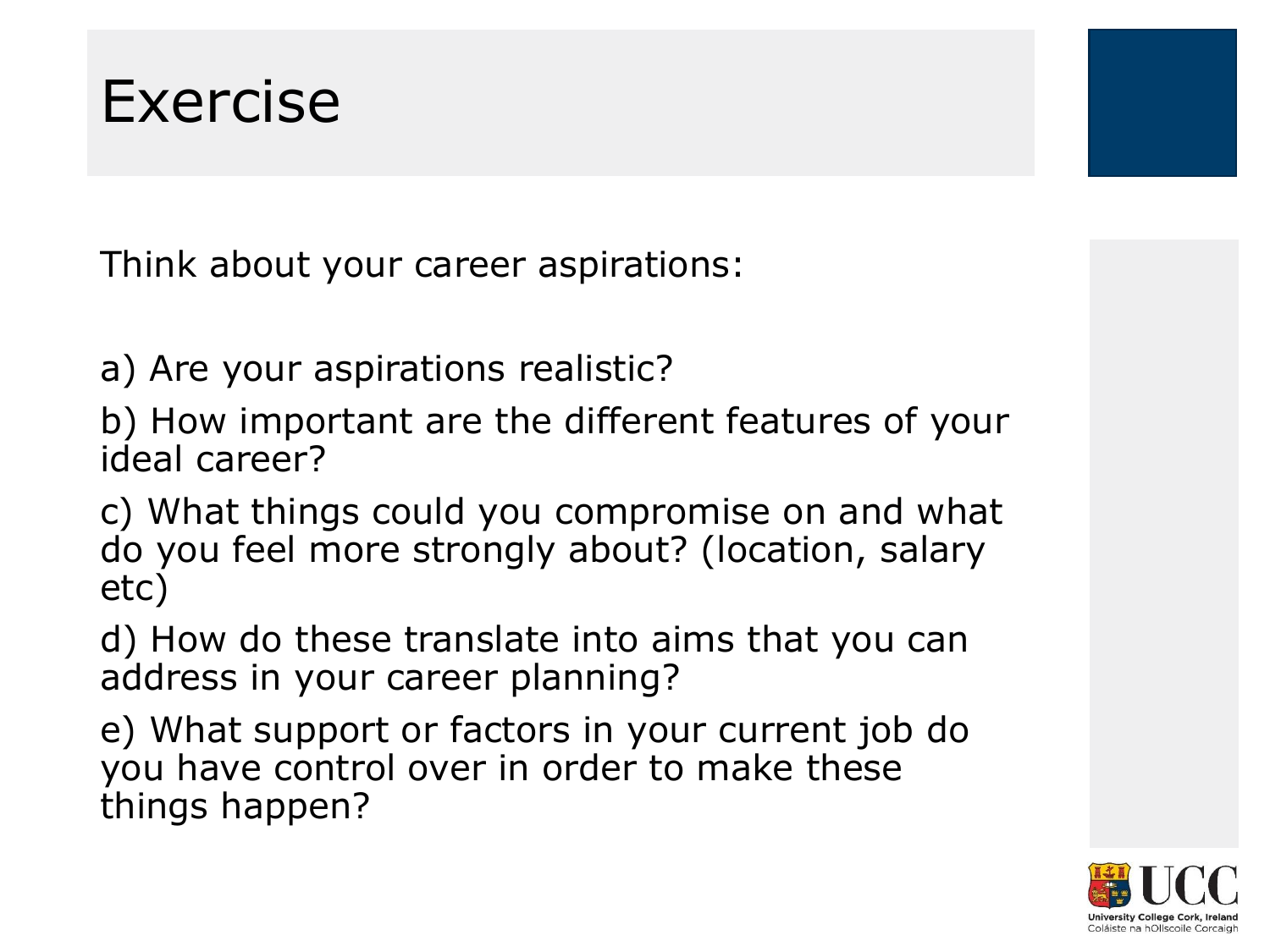

What steps can you take in the short, medium and long-term to work towards achieving your ideal role, or aspects of your ideal role?

**We will be going on to the next part now…any questions on this section?**

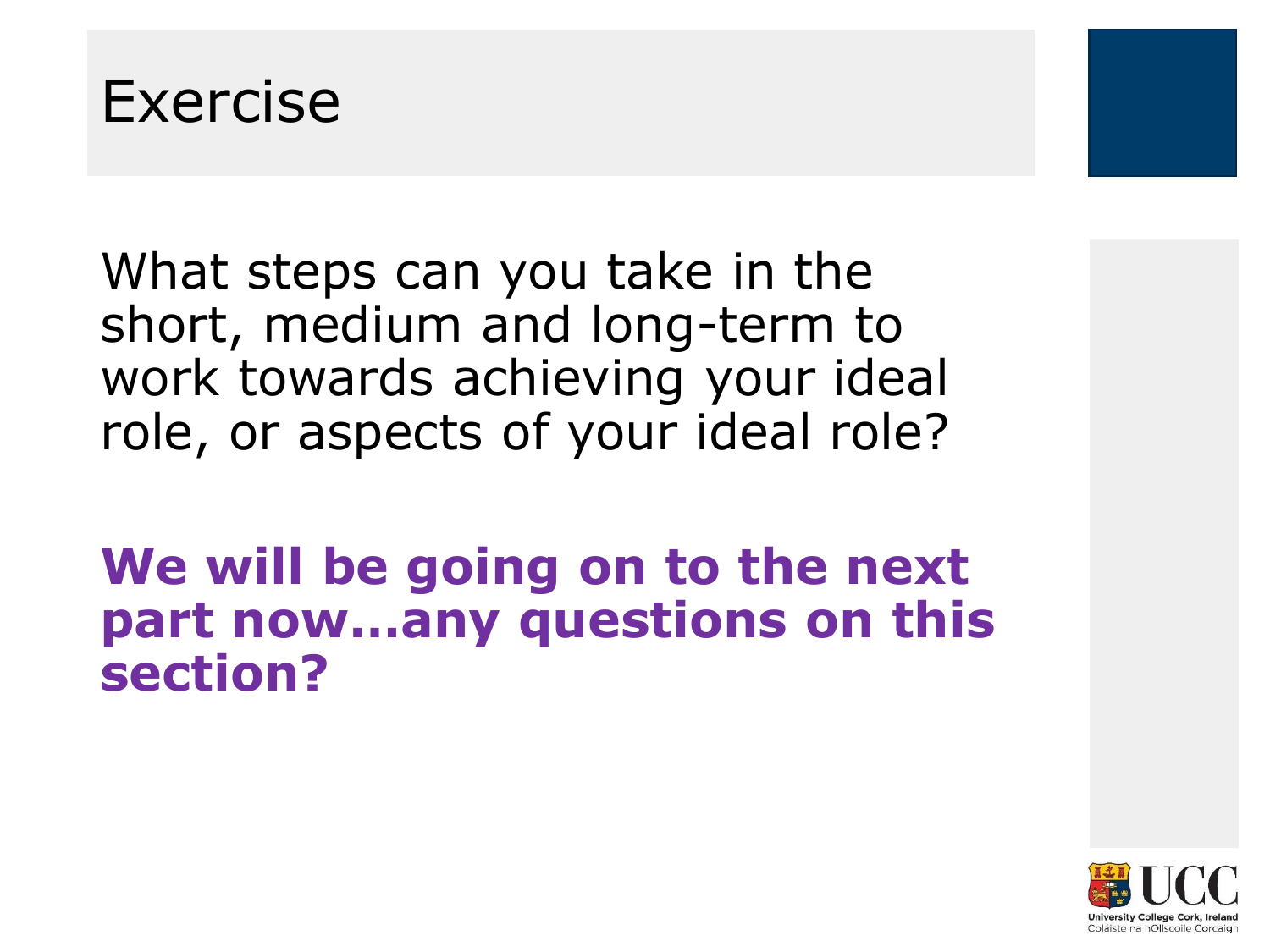### Origins of Conflict

#### **Obvious?**

#### Excessive personal use of the Internet or email

Poor attendance and timekeeping

Bullying or harassment

Discriminatory behaviour

Unacceptable language Theft

Drink/drug problems.

#### **Less obvious?**

Taking credit for other people's work or ideas

Talking over people in meetings

Not inviting team members to team social events

Not covering for people when they are sick

Not taking messages for people

Using someone else's information without permission

Not including people in round-robin emails

Ignoring people or being discourteous'

Poor personal hygiene.

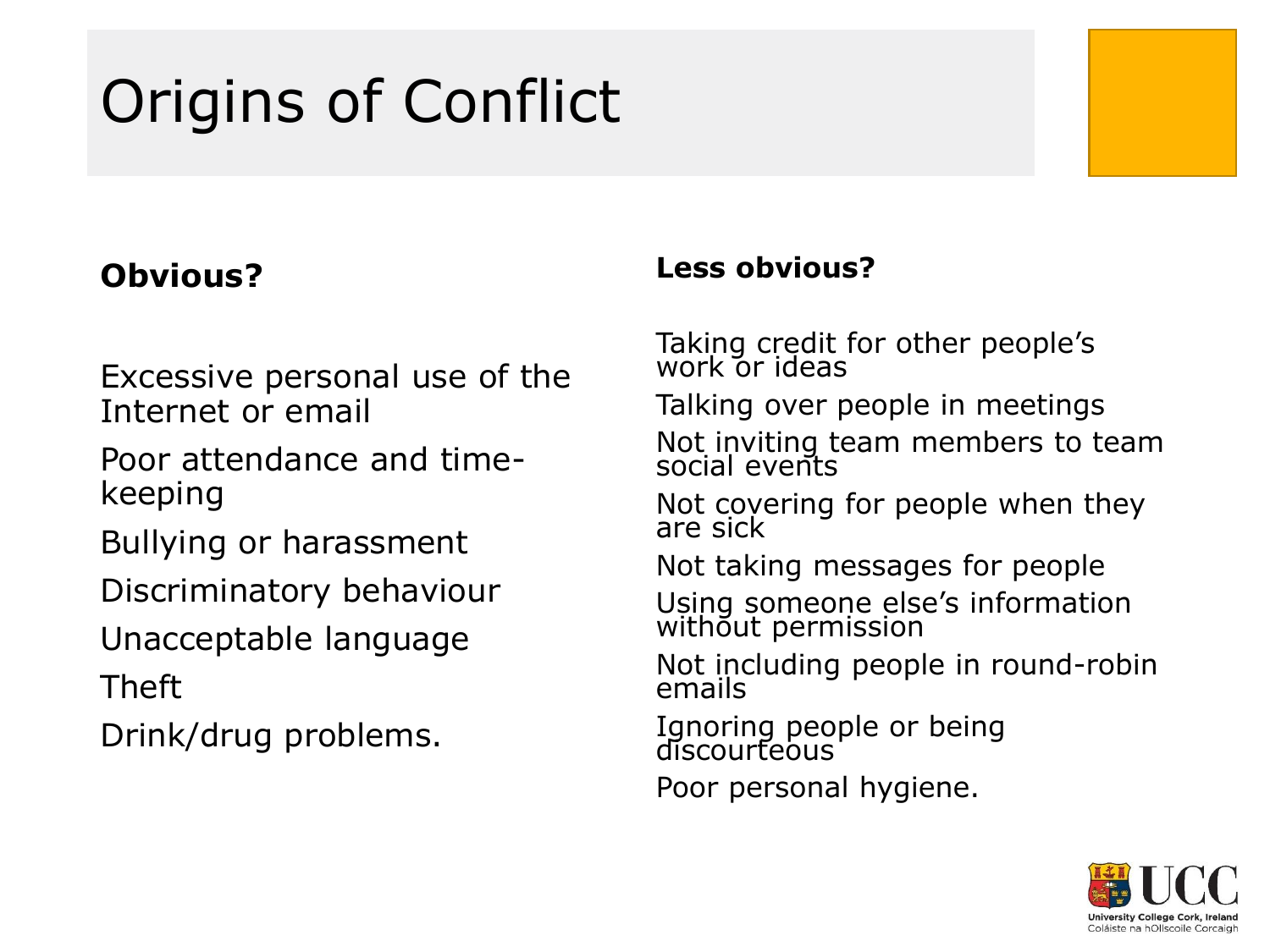### Handling conflict well

Think about your experiences of where a manager handled conflict effectively:

- What was his or her general approach?
- What specific things did he/she do that seemed particularly useful?

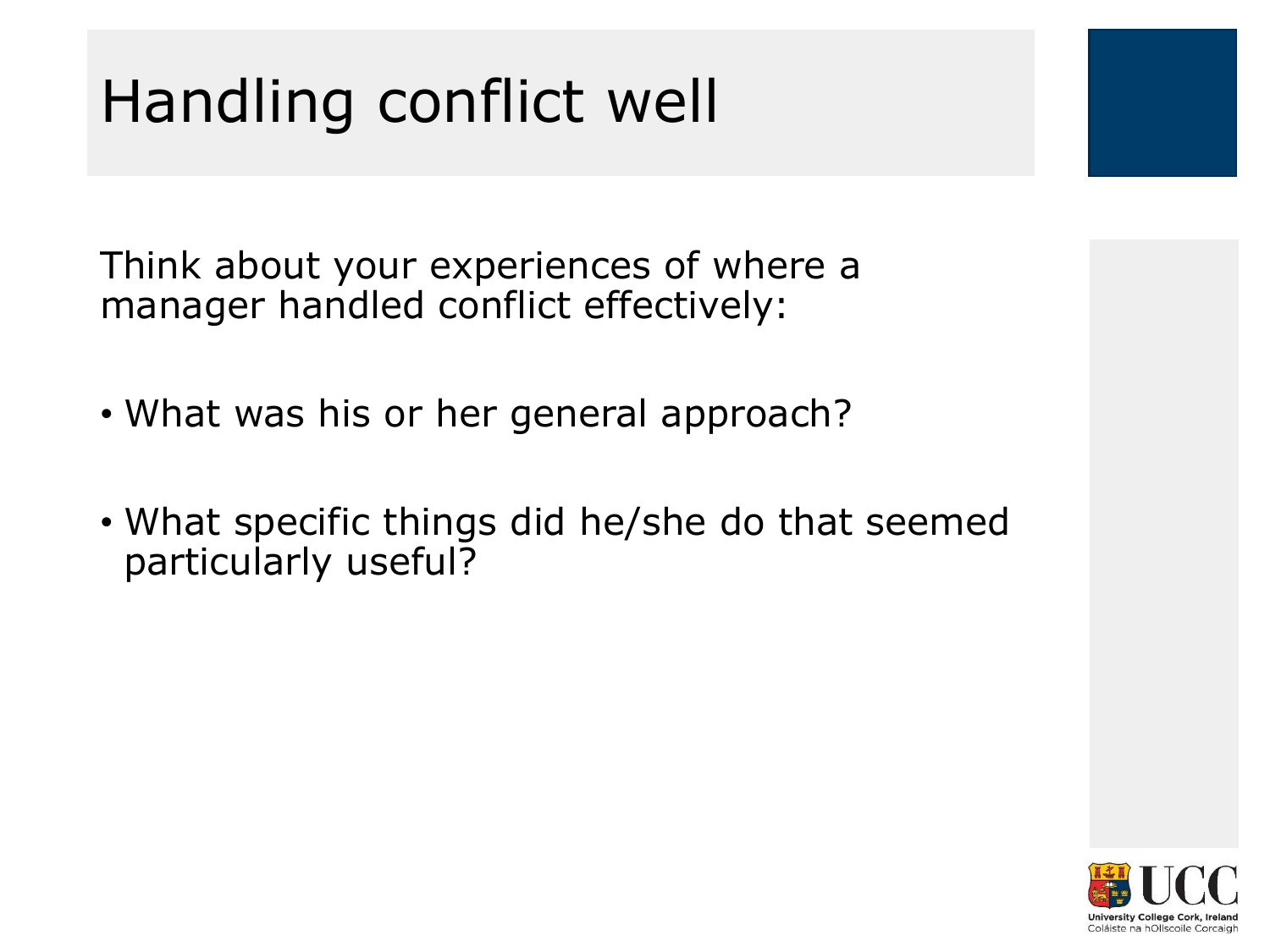### Some Tips

As a leader or manager, you need to be able to deal with conflict when it occurs:

- Create a positive working environment
- Learn to spot the signs of conflict
- Deal with conflict as soon as it occurs
- Set some ground rules for discussing conflict
- Be fair and even-handed
- Exercise tact
- Make concrete plans
- Seek advice and guidance
- Develop your team's conflict management skills
- Evaluate your conflict-management skills

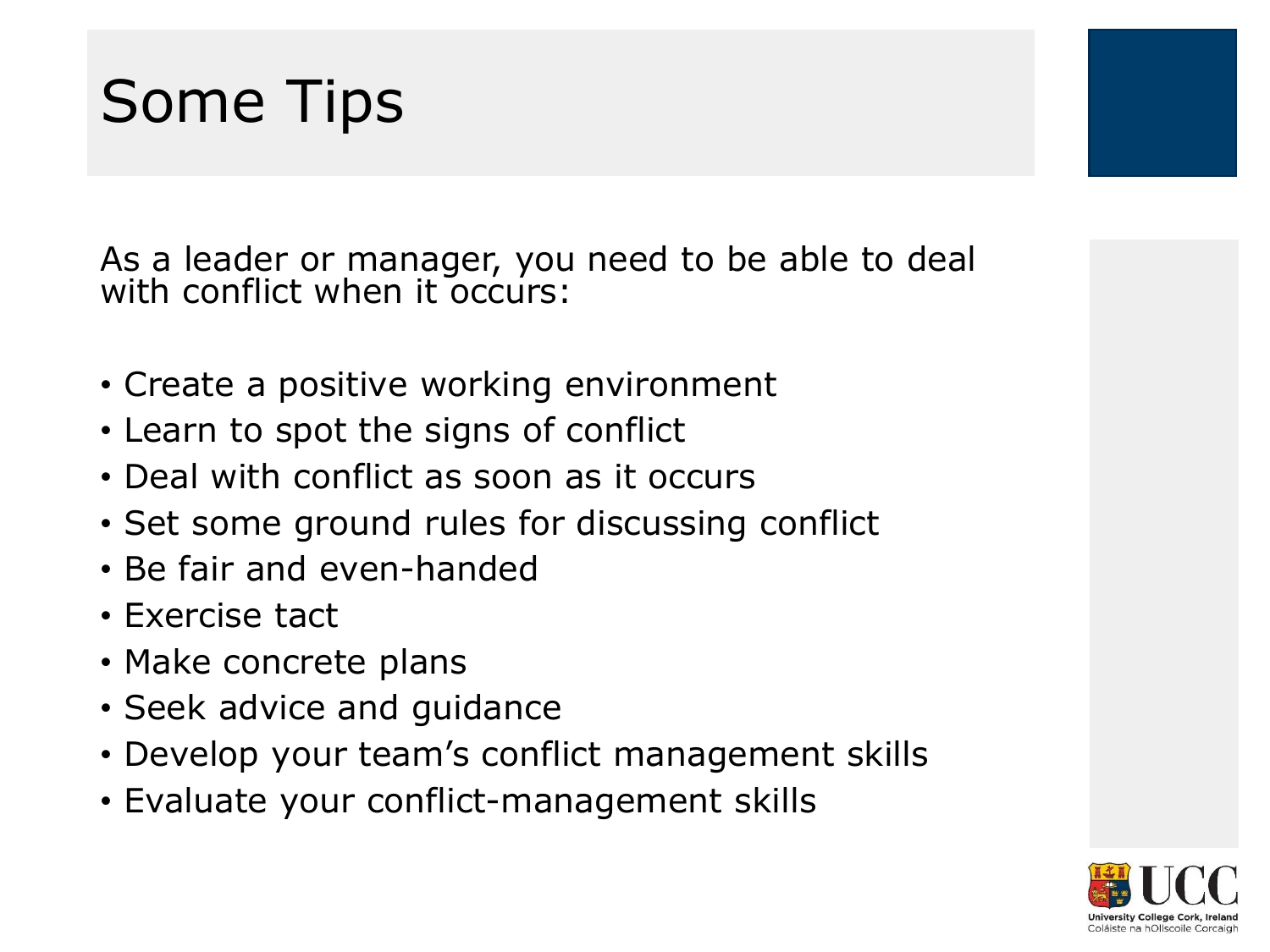Difficult conversations in the workplace can cover a wide range of topics, from:

- tackling problem behaviour (e.g. underperformance, bullying, persistent lateness);
- to breaking bad news (e.g. redundancy);
- to talking to a team member about potentially uncomfortable issues such as poor personal hygiene or irritating personal habits.

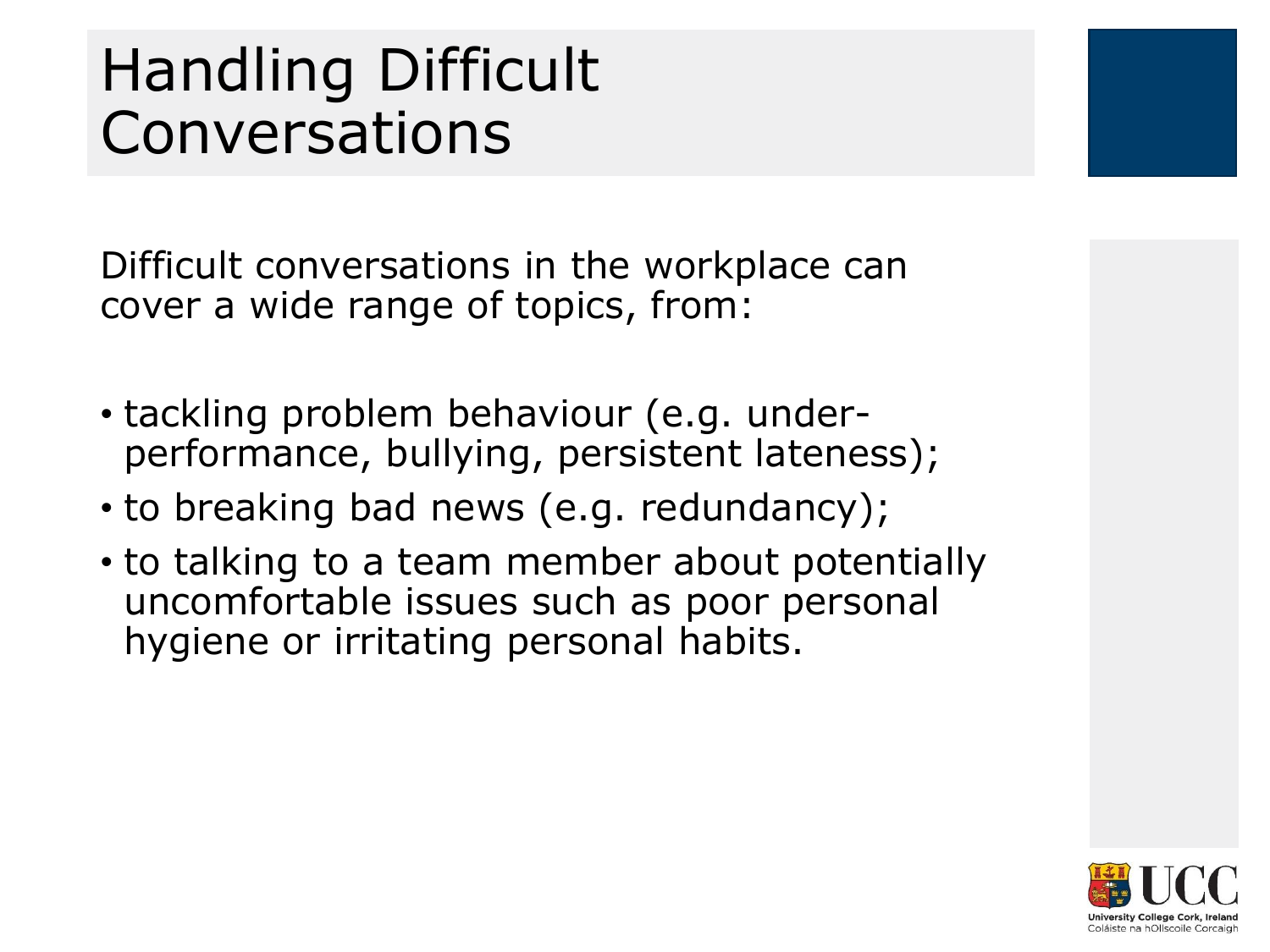- Timing is important. Don't take the other person by complete surprise.
- Choose a quiet, private place, where you won't be disturbed and others won't overhear the conversation.
- Focus on the issue, rather than the person, and stick to the facts. If you are addressing a behavioural issue, describe the impact the person's behaviour has had and who it affected. Use specific examples as evidence to back up what you are saying

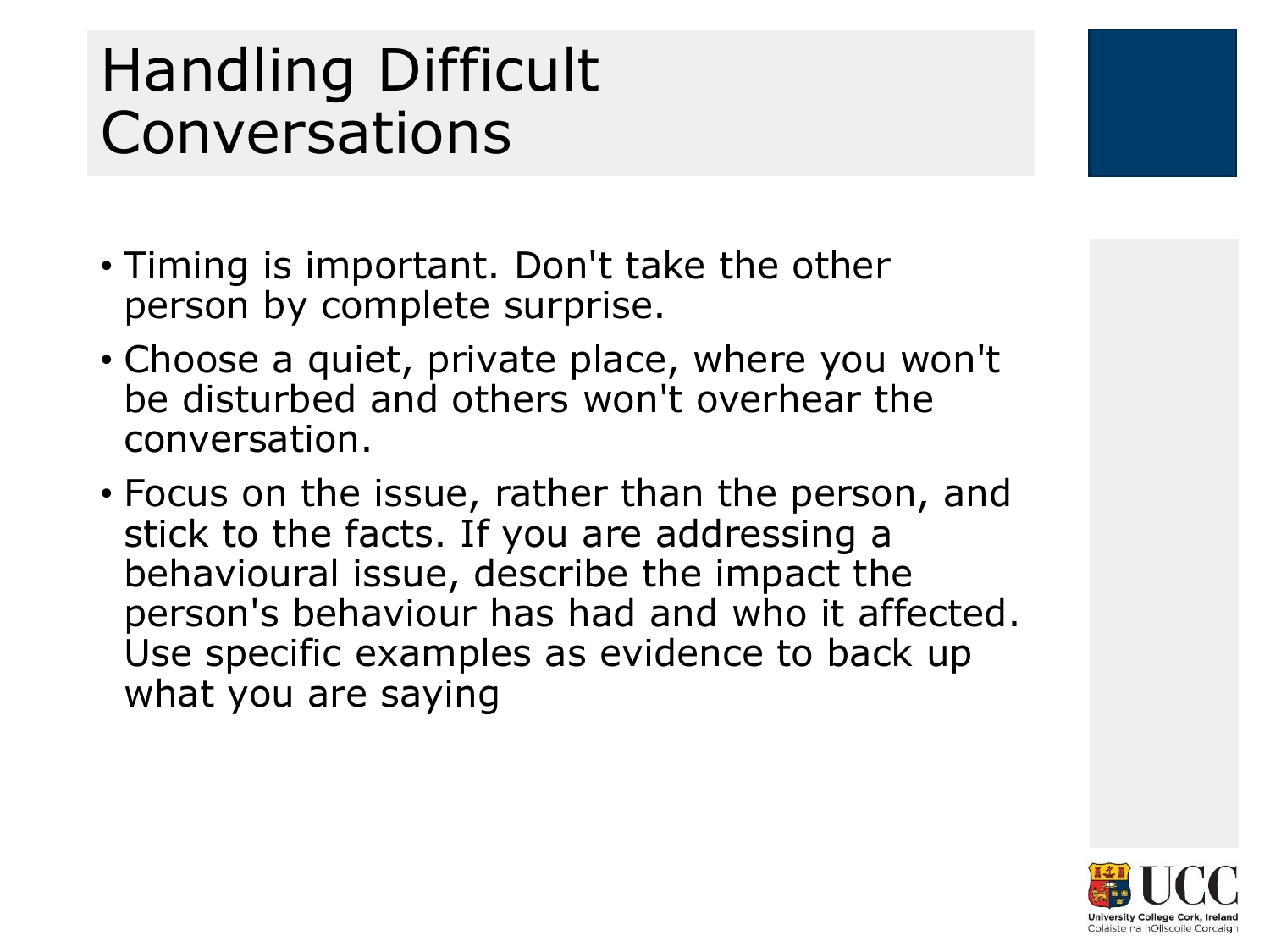- Be careful not to let emotion cloud your judgement: 'good' and 'bad' are not quite the same as what you like or dislike, therefore it's important to become detached from your personal preferences.
- Use positive body language. Ensure your voice is calm and moderate, maintain eye contact and use open gestures. Be aware of the other person's body language too…

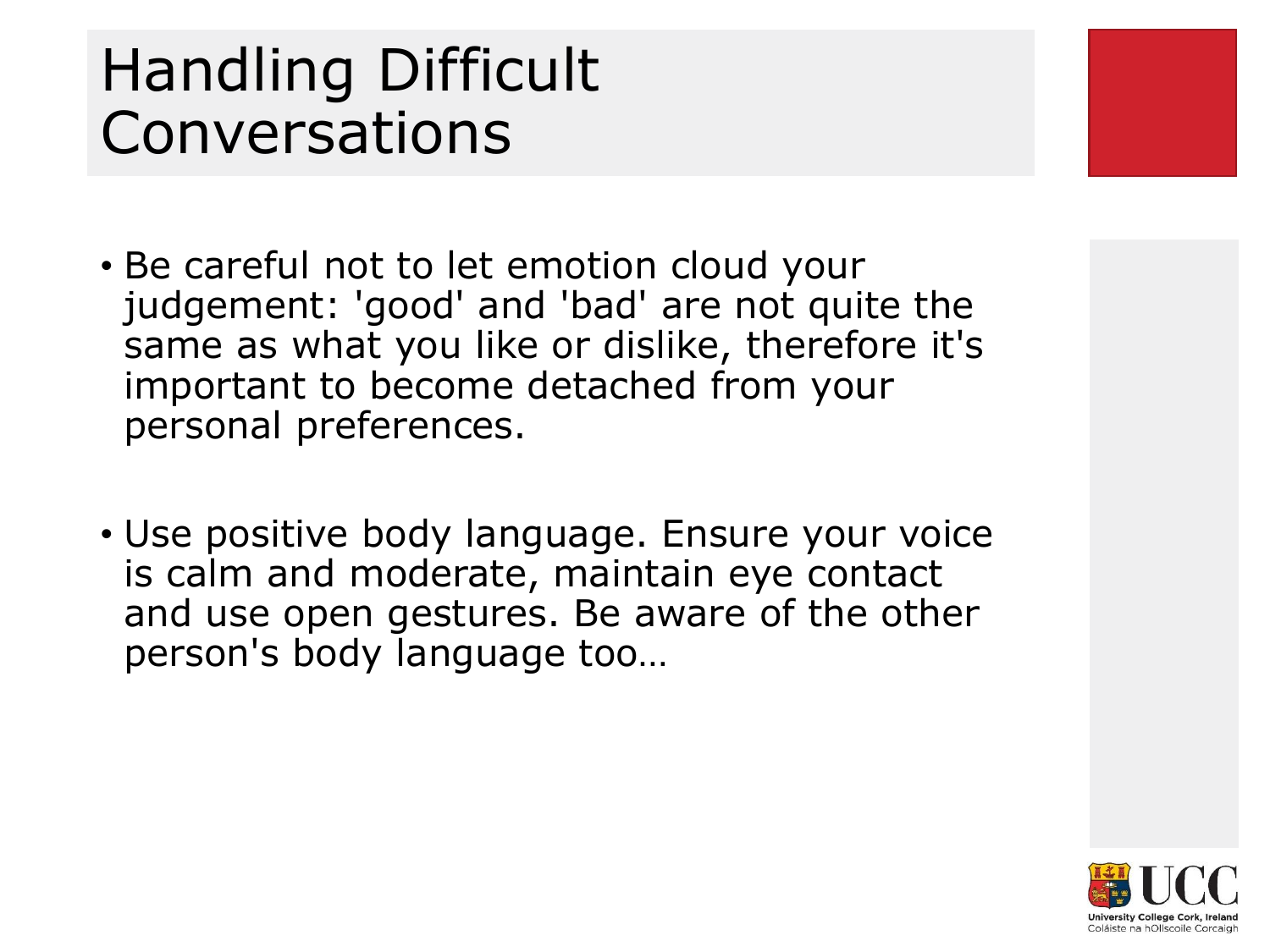- Acknowledge the other person's point of view.
- What you have said may come as a surprise to them, so ensure that you allow them sufficient time to take on board your points and allow them the right of reply.
- If appropriate, tell them that you can follow up this discussion at a later date, when they have had more time to consider the subject you have approached them about.

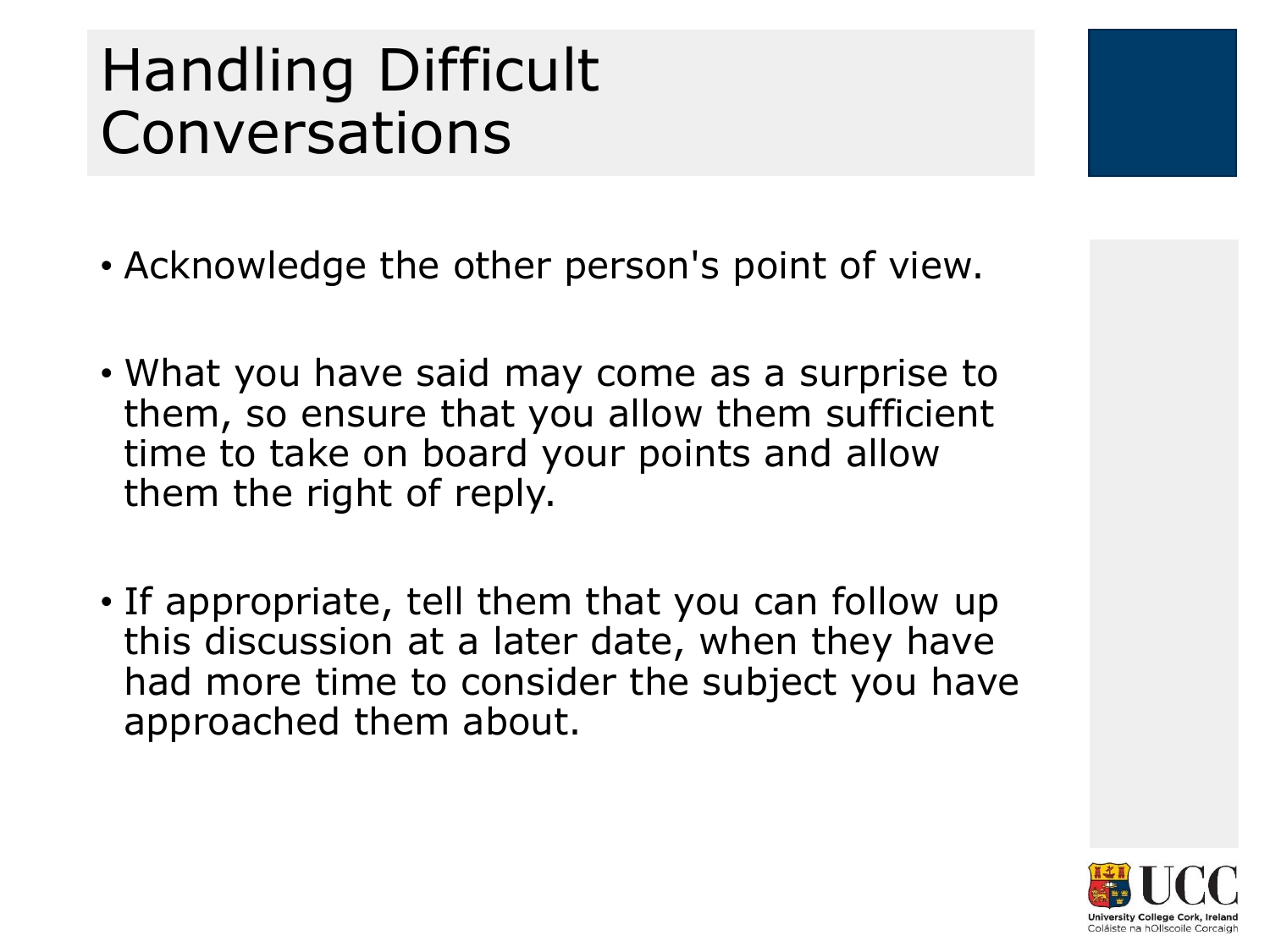- Work together to develop a mutually acceptable solution
- Offer additional support. Ensure that the other person knows you are willing to give them further guidance

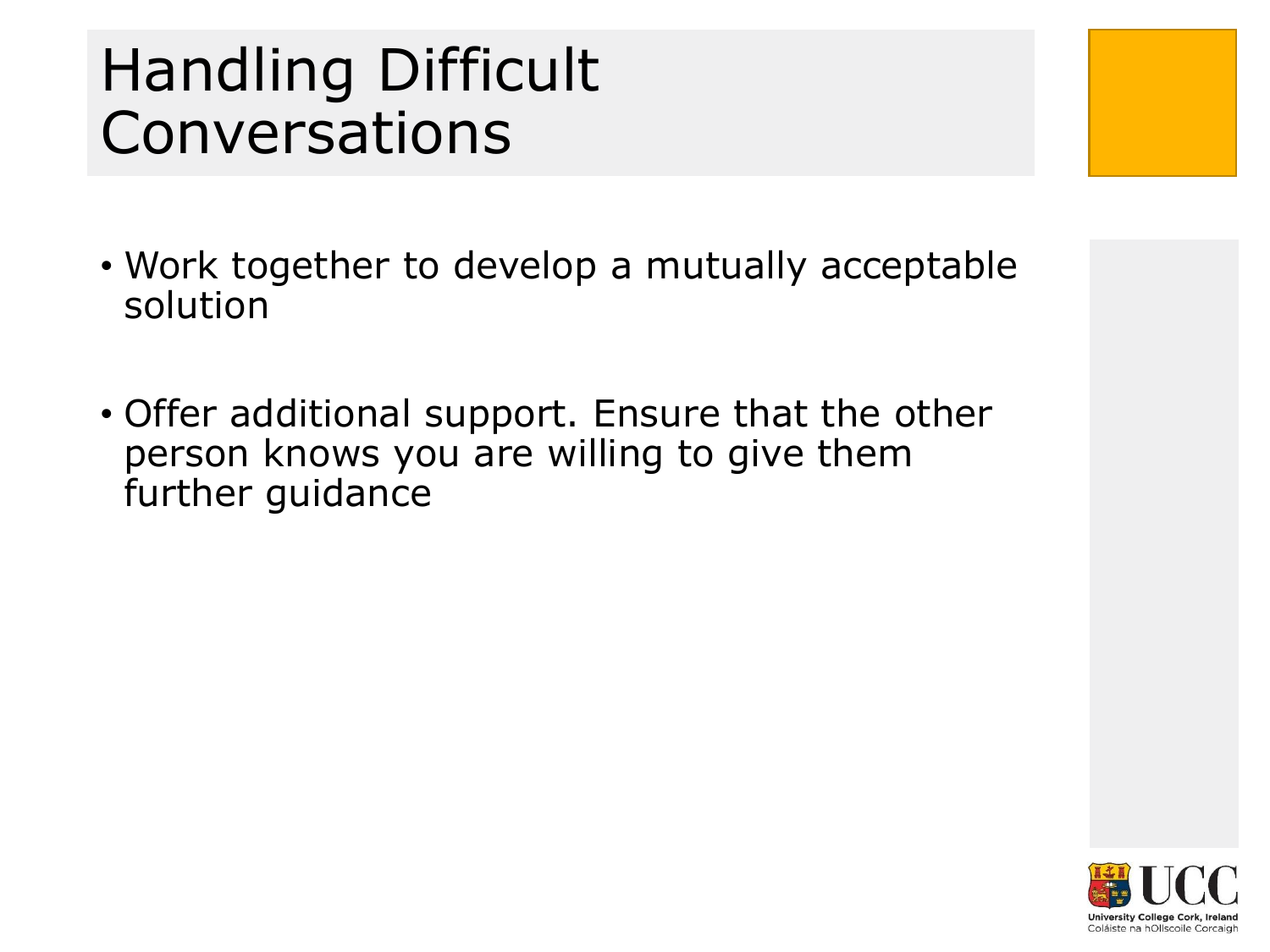### Useful Openers

- Would this be a good time to talk?
- I have something I'd like to discuss with you do you have a few minutes to spare now?
- I need your help with something. Can we talk about it now?
- I've been meaning to speak to you -when would be a good time for you?
- I have some feedback I'd like to share with you, if that's OK?
- I'm afraid I have some bad news to share with you.

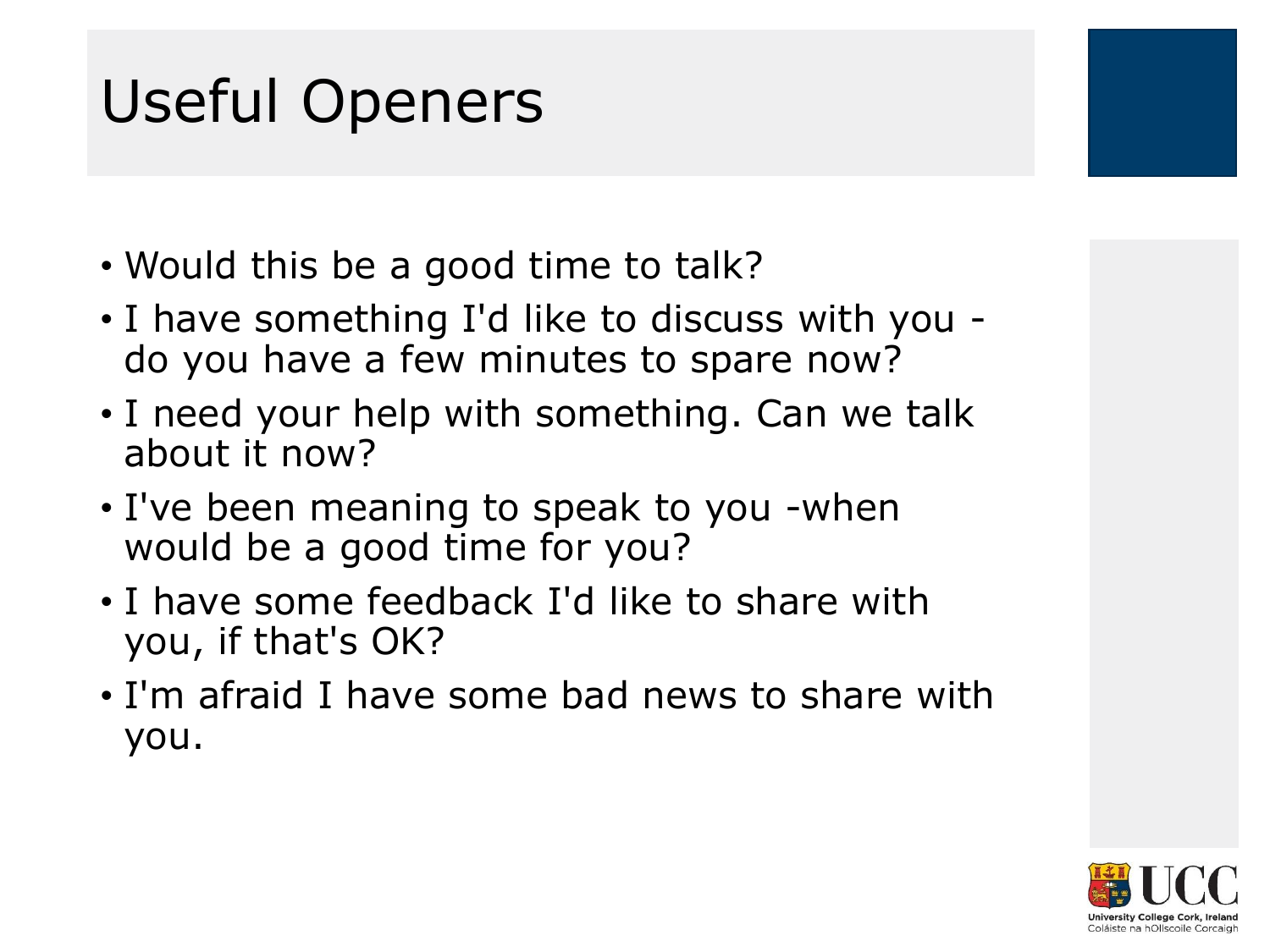• It is important to be aware that different people will respond to difficult conversations in different ways. Some may be tearful; some may become angry; and some may become defensive, trying to divert the blame elsewhere. You can't control this. What you can control, however, is the situation.

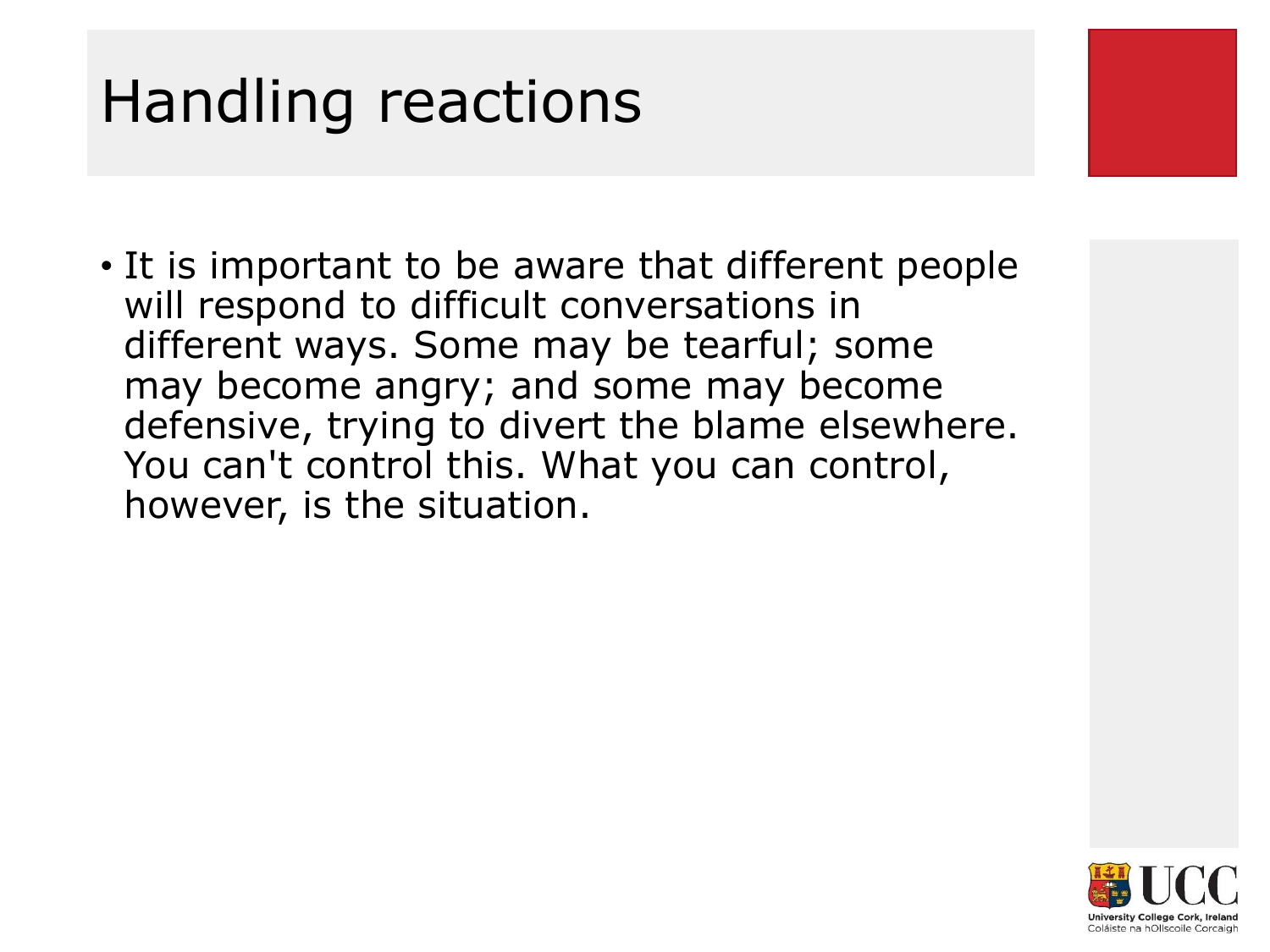- Staying calm. If someone is raising their voice, resist the temptation to mirror this behaviour. Pay particular attention to your voice and body language: when you are stressed, it is common to rush what you are saying, raise the tone or volume of your voice and avoid eye contact. It is important to find the right balance between empathising and remaining comfortable and self-assured.
- Remaining professional and in control: refrain from becoming emotional yourself.

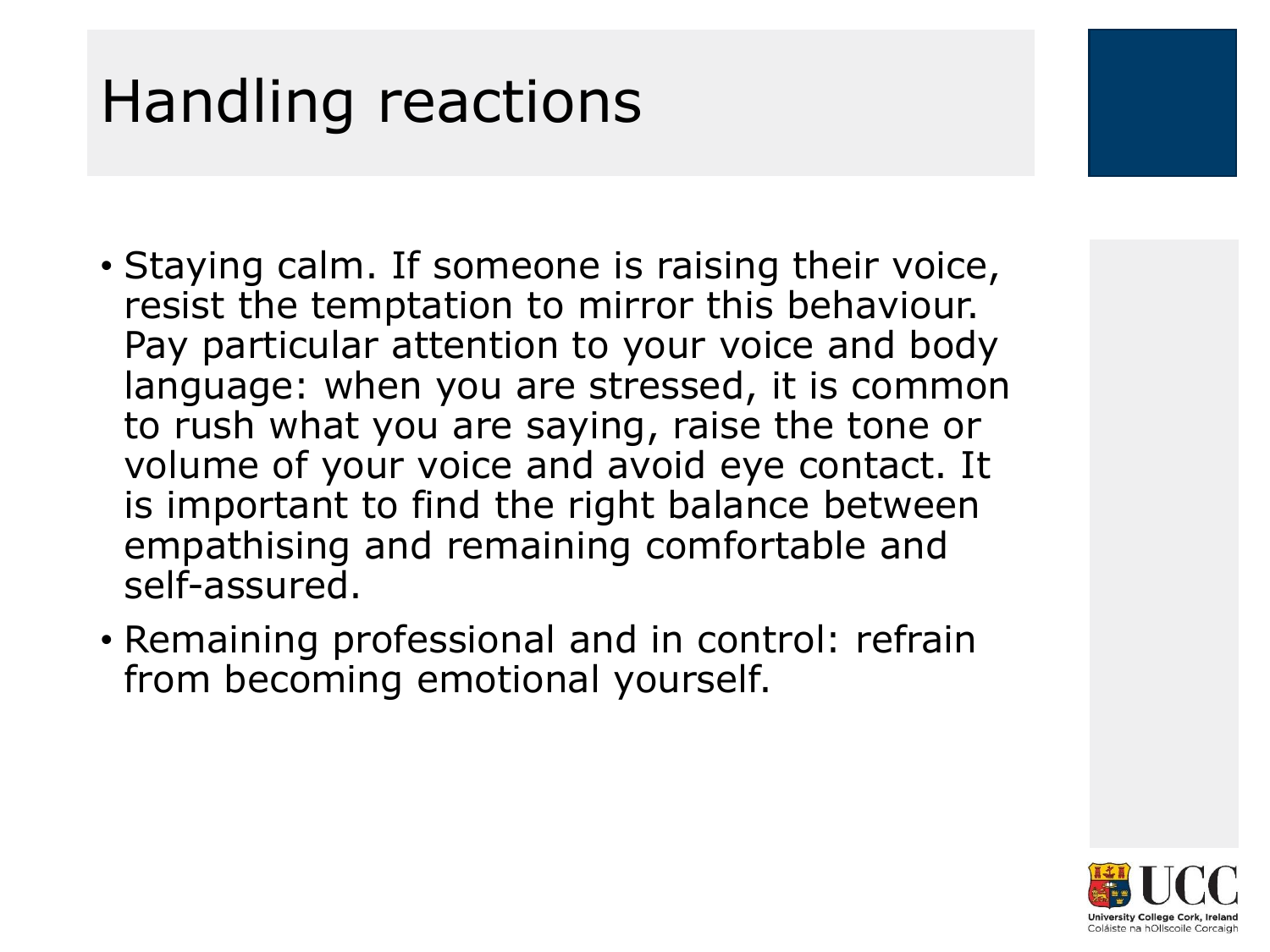- Considering the possible reasons why the employee is responding in a particular way; this will help you to respond appropriately and direct their actions positively.
- Sometimes it helps to feed back what you think they are feeling, as this shows you are listening and taking their feelings seriously. To do this, you could say, for example, 'You seem angry/upset/disappointed/shocked/surprised'. This will also help them to open up to you, paving the way for a more meaningful and constructive discussion.

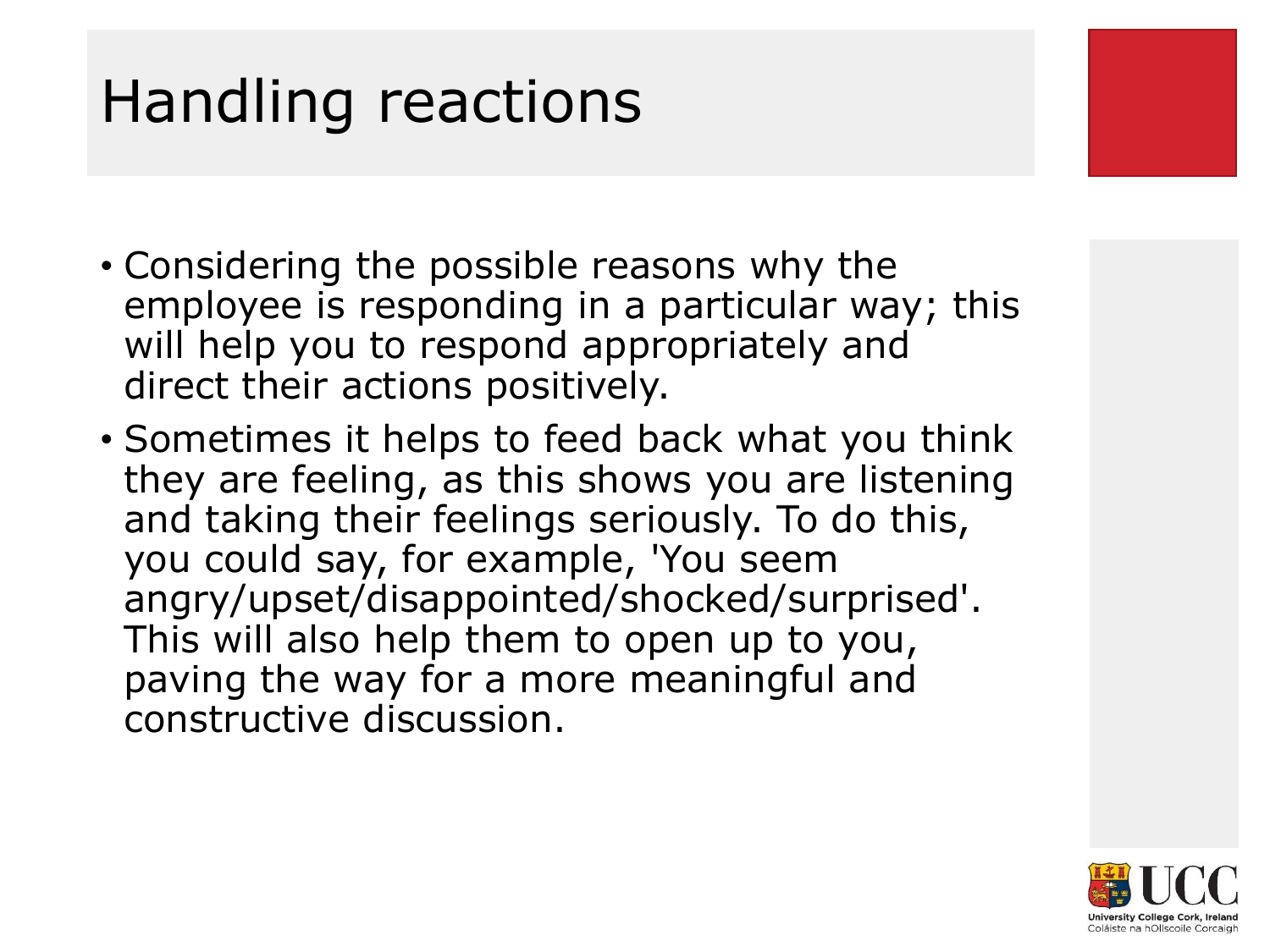• If the other person is very angry, give them time to vent their feelings - listen without responding until they have completely finished. This will help you work together towards the best solution once the other person has had time to calm down.

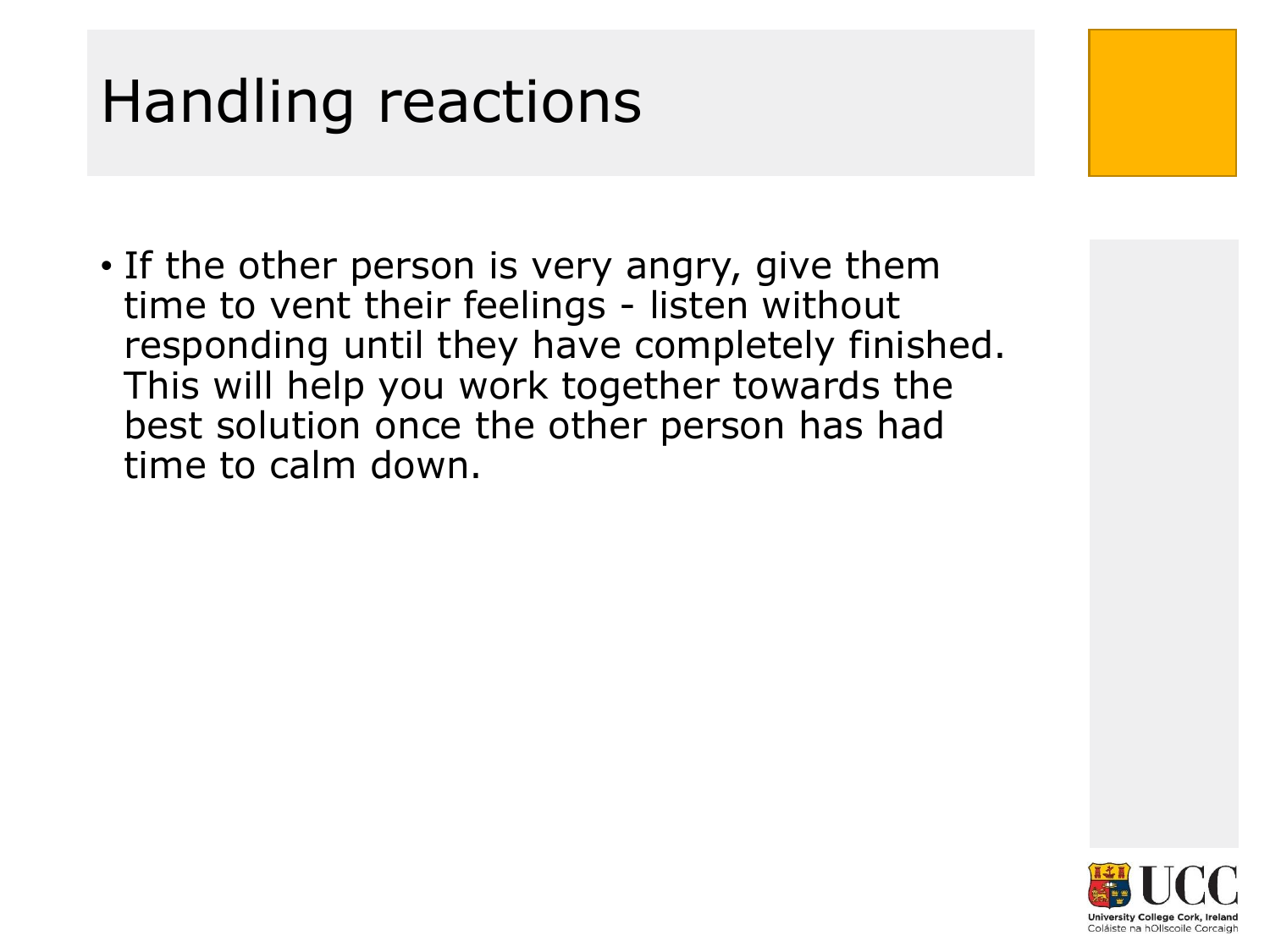- **Crying**: say 'I can see that this is upsetting. I'll give you a moment to compose yourself before we continue.'
- **Being angry**: say 'I understand that this situation is frustrating. Please take a few minutes to calm down. We'll work together to find the best solution.'
- **Blaming others**: say 'I realise that there may be other people involved but this conversation is just about you and me; I will have the same conversation with the others. If you are genuinely concerned about someone else's behaviour then please come and talk to me later and we can discuss it then.'
- **Saying nothing**: say 'Is what I've said clear? Do you have any questions?

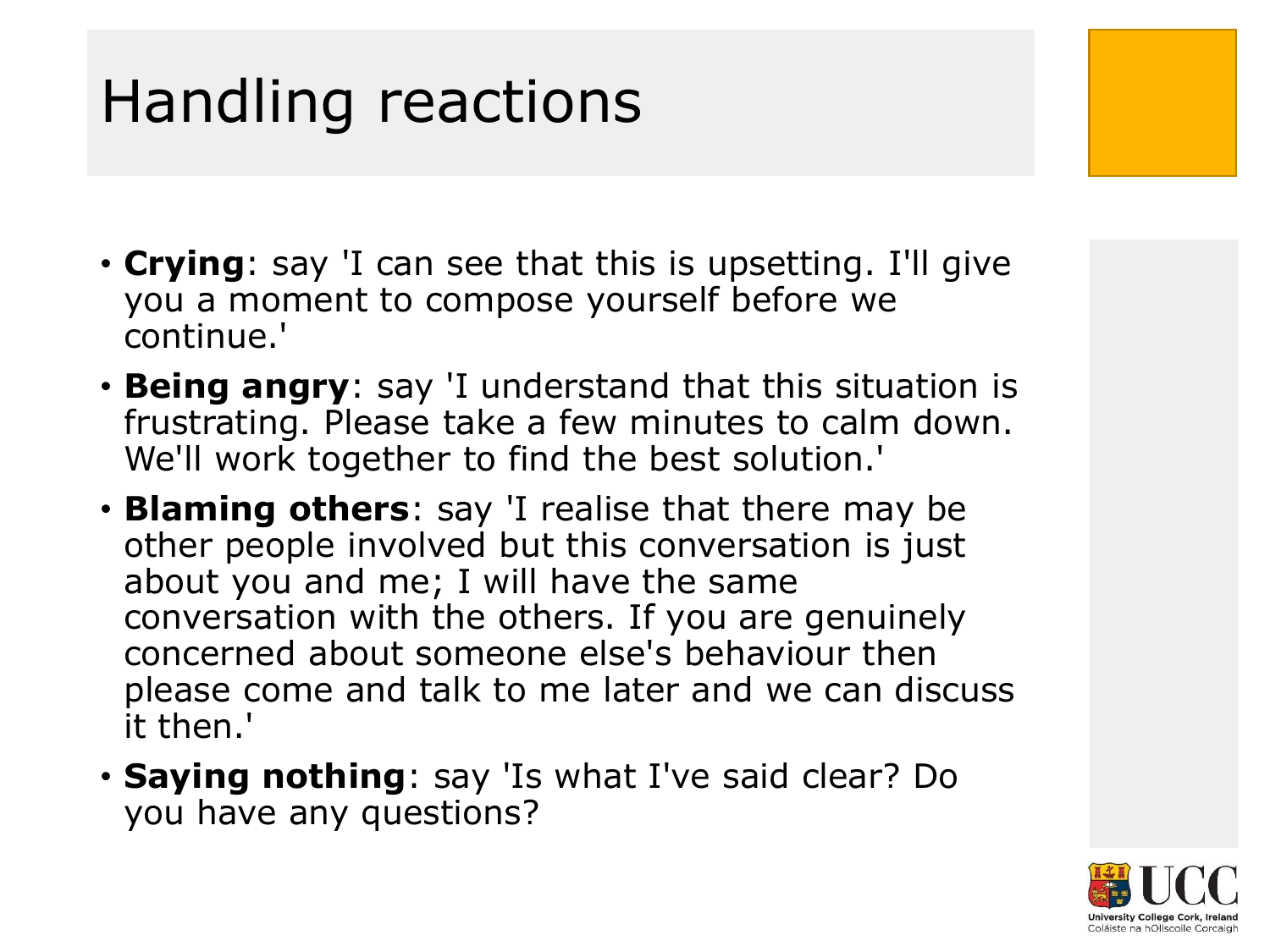### Difficult conversations & Listening

• Being able to have difficult conversations is a key communication skill for managers, which, with time and practice, will become easier. While it can be tempting to avoid difficult conversations, when handled properly, they have the potential to be constructive discussions which can help improve team performance.

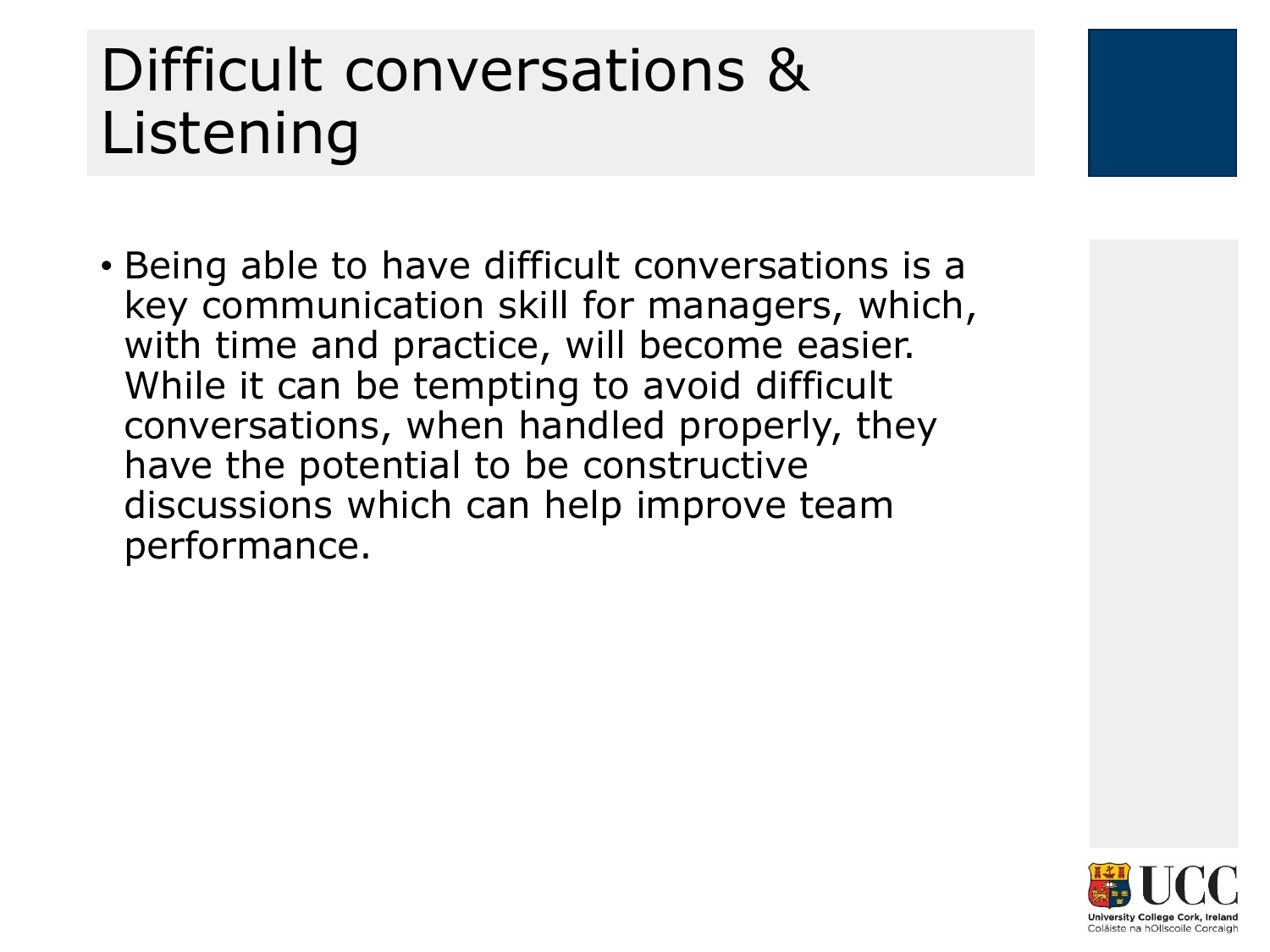### Test understanding

A simple way of demonstrating this component in conversations is to rephrase or restate what has been said back to the speaker. Some useful ways of doing this are:

- 'Can I just clarify? You're saying that ...'
- 'My understanding is that ..'
- 'Let me make sure I've got this right; you're saying ...'

Don't simply repeat what the person had said. Instead, rephrase the highlights or key points, but take care not to distort the meaning.

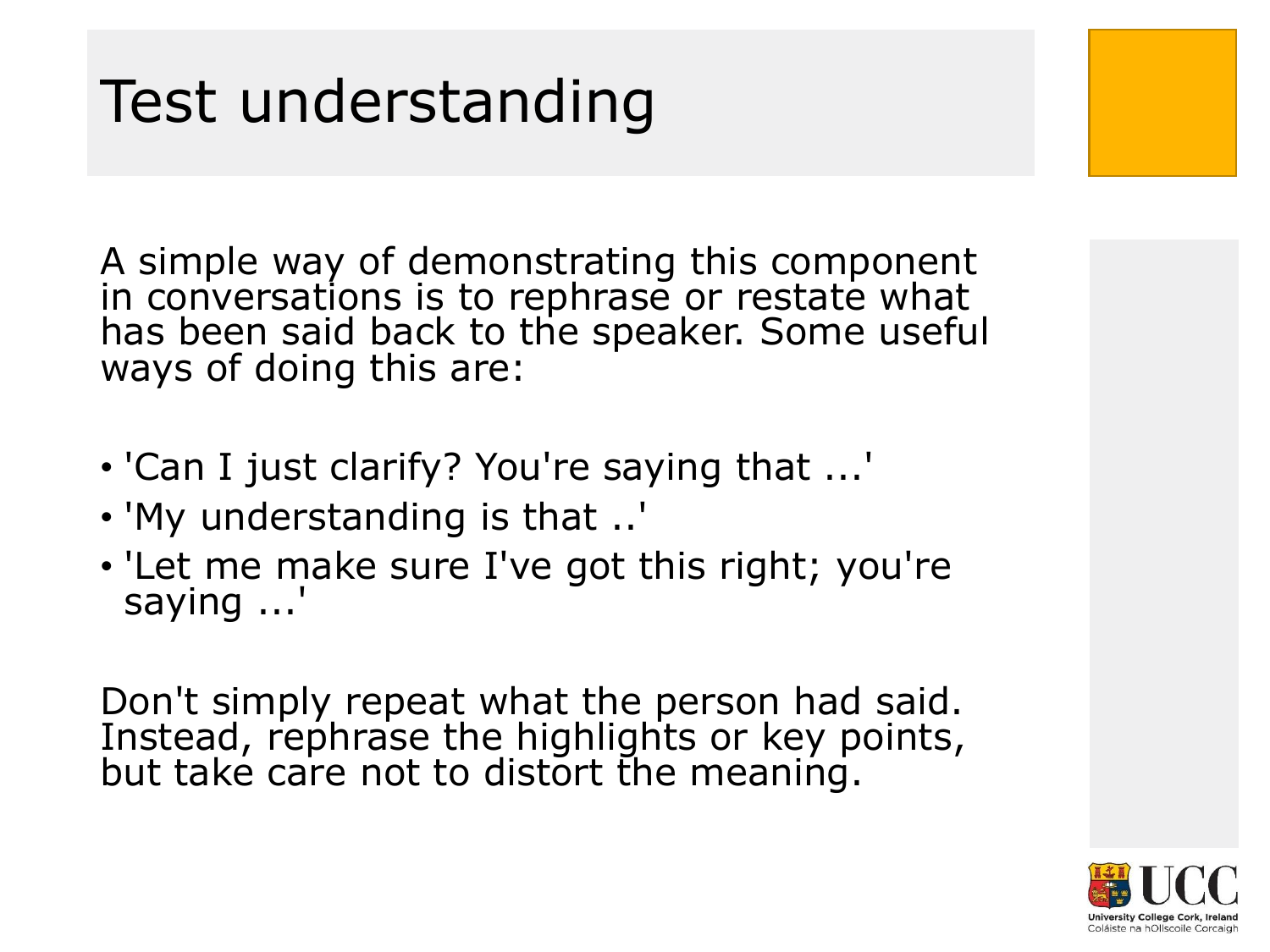### Summarising

- Summarising the conversation is a critical skill for active listening. It clarifies and reinforces the message for both listener and speaker.
- It also gives the speaker the chance to correct the listener if they summarise inaccurately.

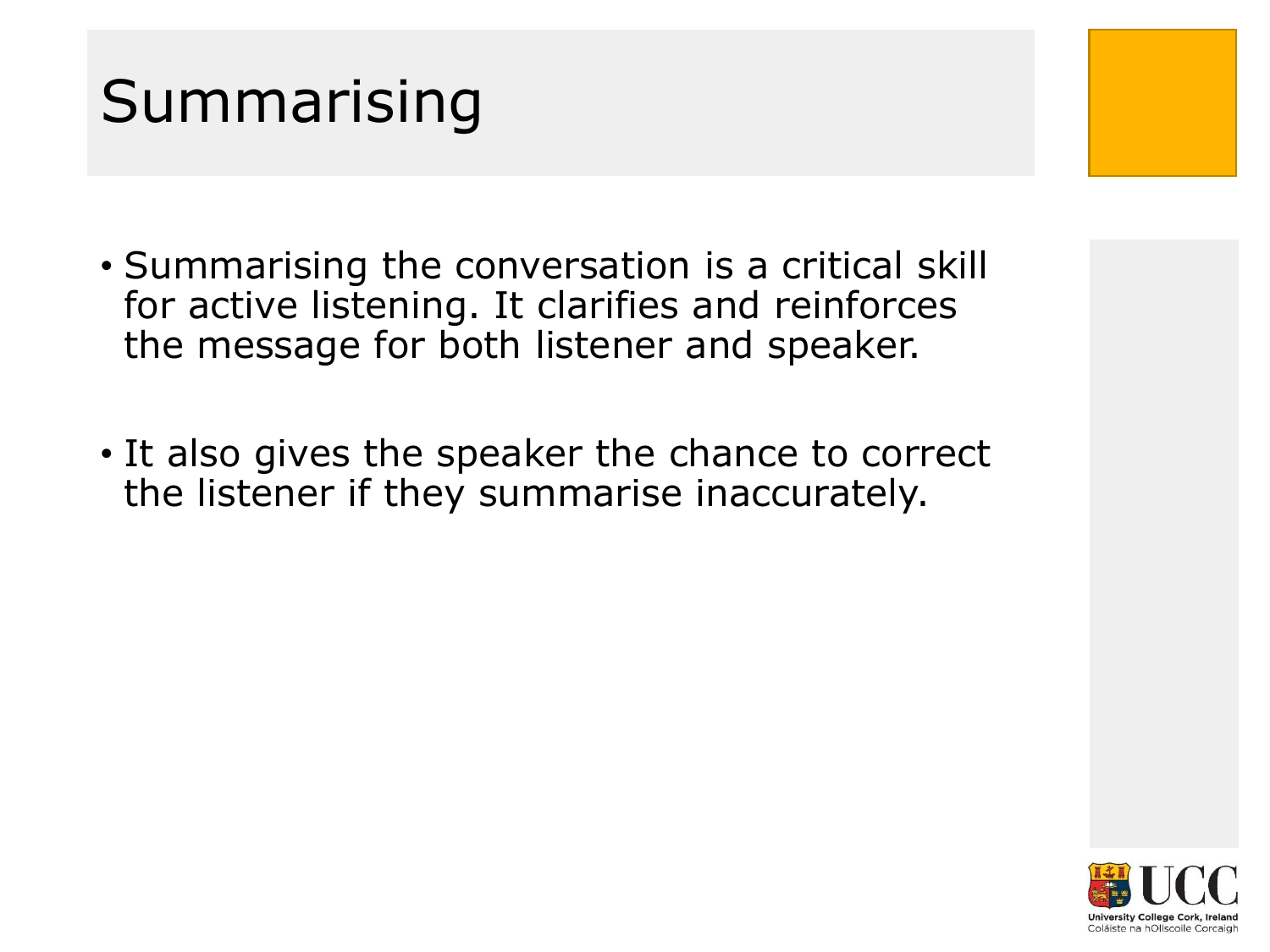### Summarising

- Alternatively, it is sometimes preferable to save the summarising to the very end of the conversation and then go over your notes to review what has been said and agreed. A good way of beginning to summarise may be:
- 'So let's recap on what has been said and agreed.'
- 'OK, let me note down the key points we've discussed.'